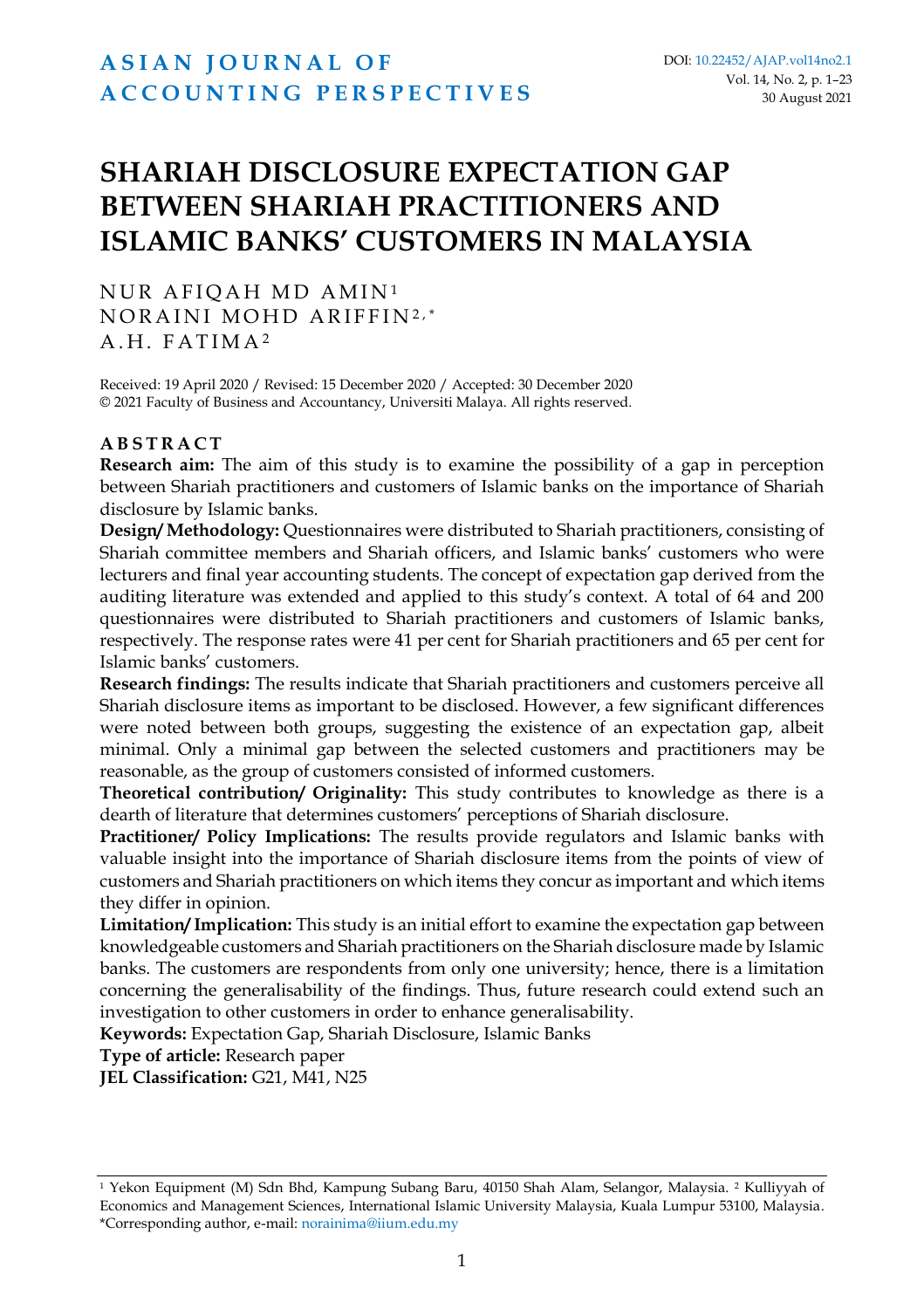# **1. Introduction**

Islamic banks are unique compared to conventional banks as all their operations and activities have to be Shariah compliant. In ensuring adherence to this fundamental rule, the regulatory authorities in Malaysia have strengthened the regulations pertaining to Shariah compliance by Islamic banks. Specifically, Bank Negara Malaysia (BNM) had produced guidelines in the form of a Shariah Governance Framework (SGF) in 2011. This SGF has since been superseded by the Shariah Governance Policy Document issued in 2019. In 2013, the Islamic Financial Services Act (IFSA) was enacted to licence and regulate Islamic banks. BNM has also issued guidelines on the Financial Reporting for Islamic Banking Institutions in 2019, which include disclosure on Islamic banks' compliance with the Shariah. All the disclosure items highlighted in the guidelines are mandatory to be disclosed by Islamic banks. Mandatory disclosure refers to information that is required to be disclosed by law and regulation. It is the minimum information that must be disclosed in the annual reports (Cooke, 1992). Every item in the guidelines is considered useful to the users of financial statements. Islamic banks are expected to disclose all the Shariah disclosure items highlighted in the guidelines due to the mandatory disclosure requirements. However, since the guidelines are relatively new, the extent of perceptions regarding the importance of the disclosure items, which are based on these mandatory guidelines, has not been examined.

Generally, Shariah practitioners would abide by these guidelines, and their perceptions of the importance of Shariah disclosure may be influenced by these regulations. However, problems may arise should customers have different expectations about what kind of Shariah information should be disclosed. Specifically, regulators may establish guidelines on Shariah disclosure by Islamic banks based on what is deemed important information for stakeholders. However, customers may not be aware of BNM's requirements, possibly giving rise to different opinions regarding what is important information to them. Therefore, an expectation gap may emerge between customers' demand and what Shariah practitioners perceive would be important for stakeholders in relation to Shariah disclosure. Hence, the aim of this study is to determine if there is a Shariah disclosure expectation gap between Shariah practitioners and the customers of Islamic banks in Malaysia. This paper defines "*Shariah disclosure expectation gap"* as the difference between customers' and Shariah practitioners' expectations on Shariah disclosure. The possible difference in expectation between these two groups is hypothesised in reference to the concept of expectation gap and theory of reasoned action. In this study, the Shariah practitioners consist of Shariah officers and committee members, whereas the customers are lecturers and Islamic accounting students who are currently customers of Islamic banks.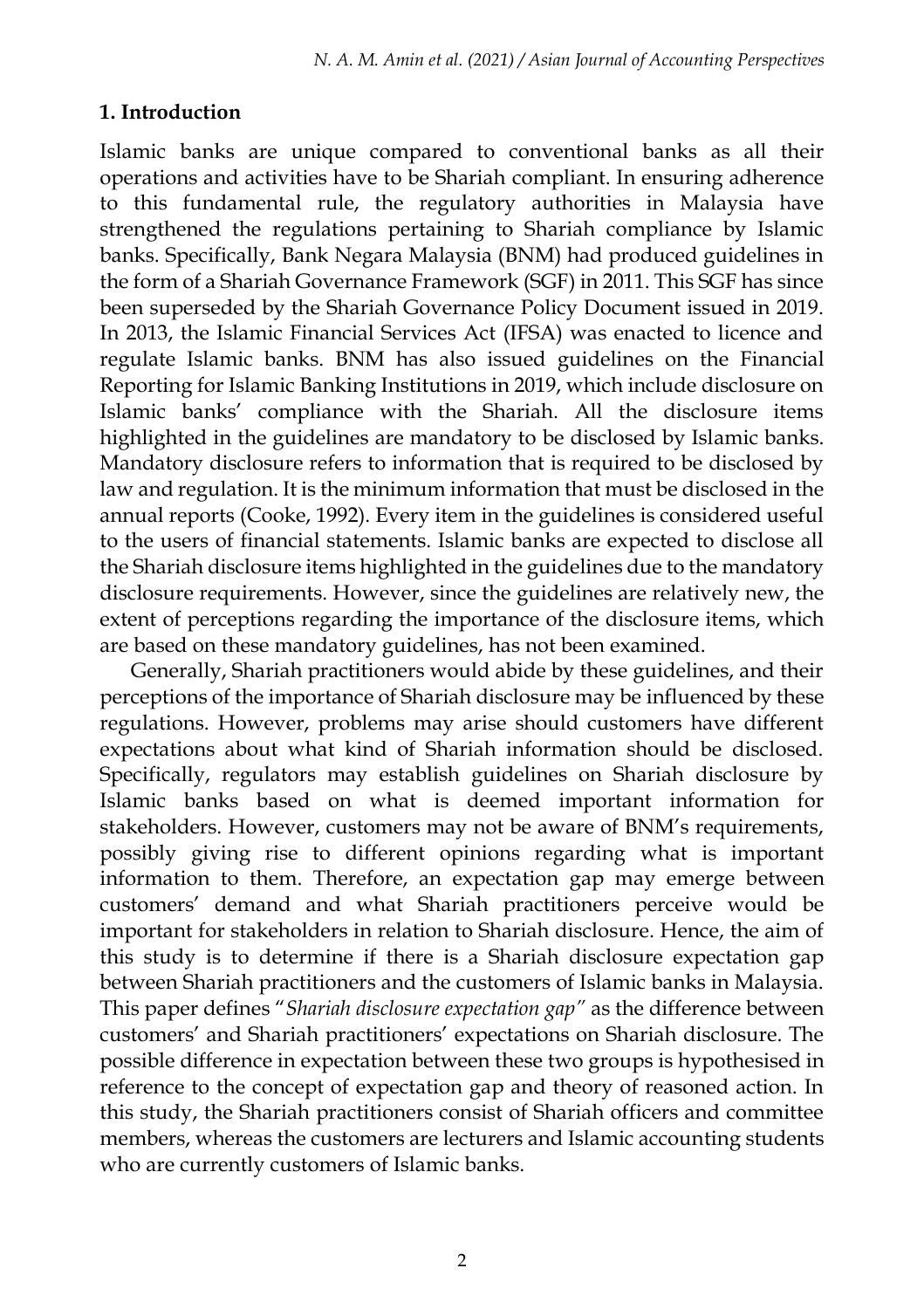Customers can be divided into two groups: those who are knowledgeable about the Shariah and reporting practices, and the layman. Regardless of whether a customer of an Islamic bank is knowledgeable or a layman, generally, a Muslim customer would be concerned about the practices within the Islamic banks and their compliance with the Shariah. However, a knowledgeable individual would have a better appreciation of the Shariah disclosure by Islamic banks in their annual reports. Therefore, this study focuses on customers' perception, specifically knowledgeable customers, on the importance of Shariah disclosure.

Islamic banks generally adhere to the Shariah disclosure guidelines in preparing their annual reports. In addition to the mandatory disclosure specified in these guidelines, Islamic banks are allowed to disclose voluntary information that they deem would be useful to their stakeholders in decision making. Given that Shariah practitioners are involved in the reporting process, it is necessary to evaluate whether what these practitioners consider as important Shariah disclosure is consistent with what customers perceive as important. This is because if these two groups' perceptions are inconsistent, there would be an expectation gap on Shariah disclosure. Consequently, even though Islamic banks incur a cost to disclose Shariah information as advised by their practitioners, this information would not be the one expected by the Islamic banks' customers. Hence, if the customers are dissatisfied with the information provided by an Islamic bank, particularly concerning Shariah disclosure, they may start losing confidence on whether that Islamic bank is indeed Shariah compliant in all its activities. Eventually, these dissatisfied customers may decide not to use that Islamic bank's services, leading to deposits withdrawals (Chapra & Ahmed, 2002). Thus, logically, Shariah compliance is crucial to any Islamic institution, and their declaration to this commitment should be disclosed in their annual reports, or otherwise, these banks may start losing customers to competitors.

Although practitioners and customers may have wide-ranging perceptions as to the items that should be disclosed as part of Shariah disclosure, this study starts with their perceptions of the list of items required by the regulator (mandatory items), i.e., BNM. Some relevant items are also added based on the requirements of the Accounting and Auditing Organization for Islamic Financial Institutions (AAOIFI) (voluntary items). This is because even though Malaysian regulators do not require these items, such items are recommended by other authorities. Hence, this study examines the perceptions of these required and recommended items from the perspectives of Shariah practitioners and Islamic banks' customers.

Based on the above discussion, it is crucial to measure the expectation gap, in reference to theory of reasoned action, between Shariah practitioners and Islamic bank customers. This study's findings should be useful to Islamic banks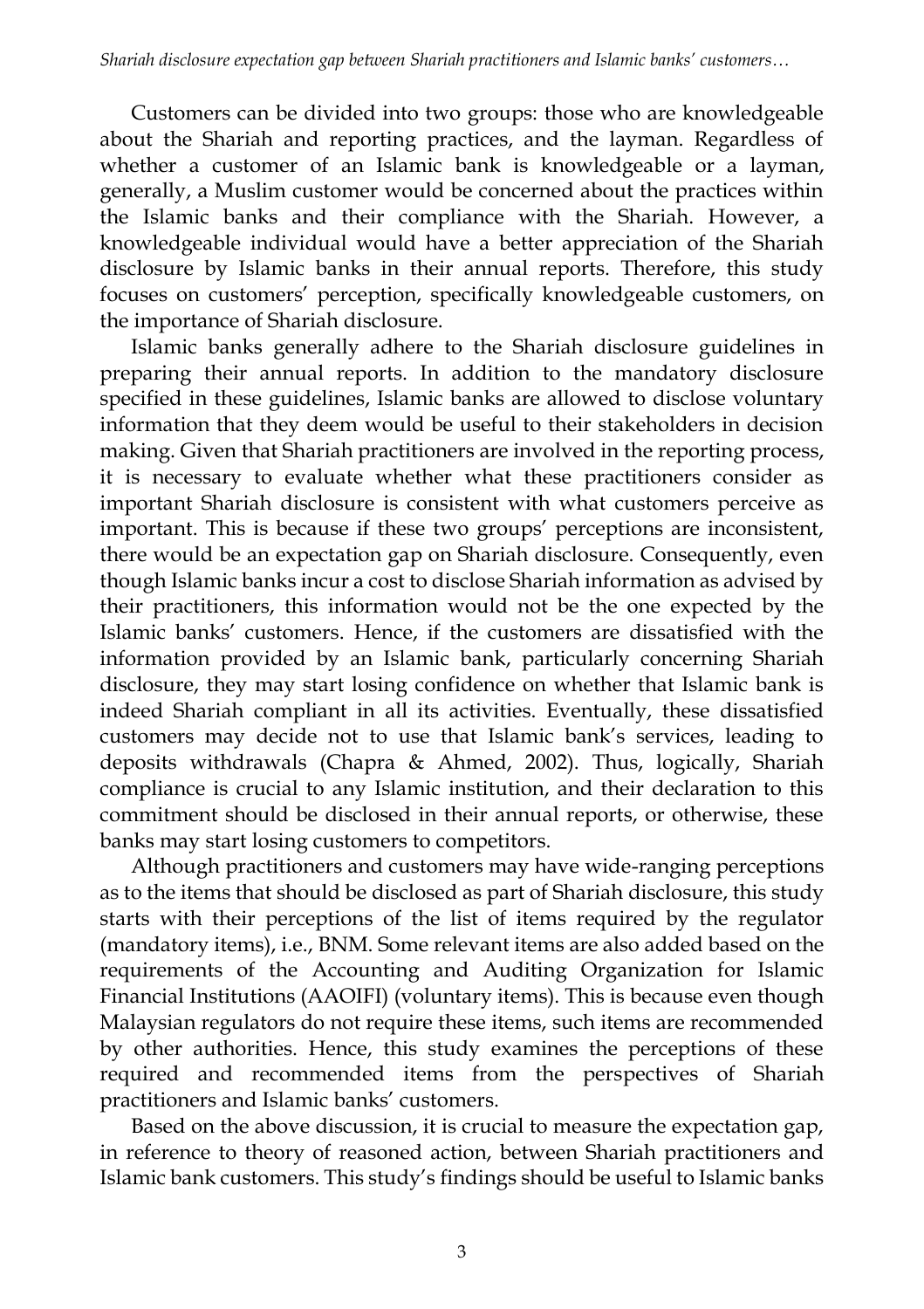because if there is any gap, the banks would want to know in which disclosure category or even in which specific disclosure item this gap exists. Only when the gap is discovered that the Islamic banks can work towards closing the expectation gap. Particularly, the banks could address the items that Islamic bank customers would like to see more in terms of Shariah disclosure.

On the other hand, if this study finds no or minimal expectation gap between Shariah practitioners and Islamic bank customers, then Islamic banks can be reassured. This is because these Islamic banks' Shariah practitioners would have a similar mindset with their customers; hence, the practitioners could advise the Islamic banks to report Shariah information that customers also perceive as important.

Given the intensifying competition in Islamic banking, it is vital that Islamic banks attract customers by disclosing information that is desired by their customers. All customers are important to the banks, more so knowledgeable customers because they should be better able to comprehend the disclosure in the annual reports. Moreover, relatives and friends could be seeking banking advice from these knowledgeable customers. Therefore, Islamic banks should be interested to know the information that knowledgeable customers deem important as they may be the ones conveying and relaying information to other customers.

In addition to the benefits of this research, as mentioned above, this study contributes by extending the existing literature. This is because prior studies have not considered the customers' perspective in terms of Shariah disclosure. This study not only includes customers' expectations but also calculates the gap between the expectations of customers and those of Shariah practitioners. Thus, in addition to the Islamic banks and regulators, the findings of this study could also be of interest to future researchers.

The next section reviews the relevant literature, followed by a discussion on theory, specifically theory of reasoned action, and hypothesis development. Then, the research method is described in the following section prior to the presentation of findings and discussion of results. Finally, the implications of the findings, limitations of the study, and suggestions for future research conclude this study.

# **2. Literature Review**

Before moving into a discussion on the literature review, a brief background of Islamic banking in Malaysia is provided. Then, since this study is related to customers' perceptions and the expectation gap, the literature related to customers' perception of Islamic banks' services will be reviewed. Next, the expectation gap literature will be discussed prior to identifying the gap in the literature.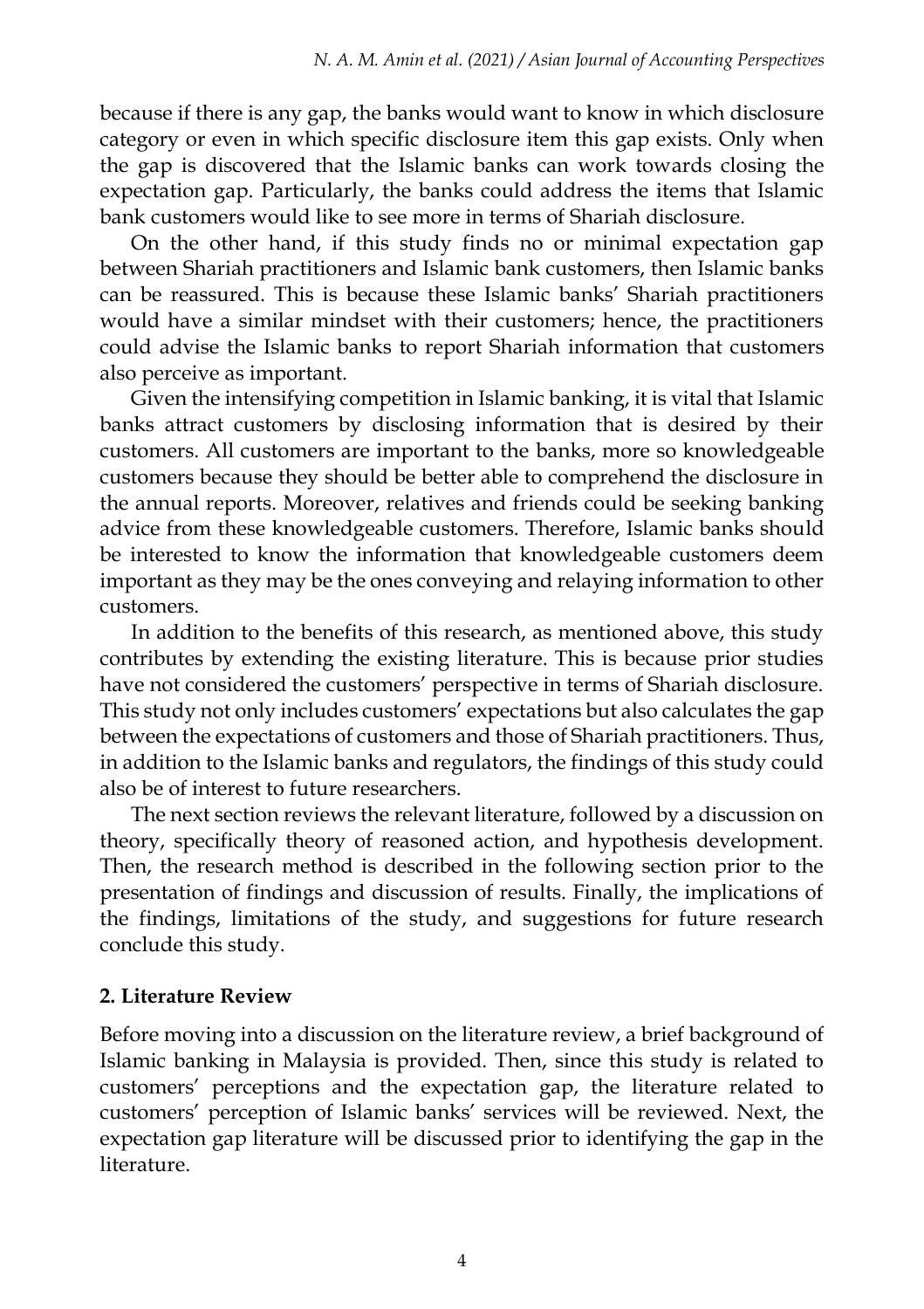The precursor of Islamic commercial banking in Malaysia is the Muslim Pilgrimage Saving Corporation (Lembaga Tabung Haji), established in 1963. This saving corporation safeguards Muslims' savings and invests the funds according to the Shariah law, whereby no *riba* (interest) is involved. Instead, annual dividends are paid out to depositors. Later, these depositors can use their savings to fund their pilgrimage. Two decades after the establishment of this saving corporation, the first full-fledged Islamic commercial bank in Malaysia, Bank Islam Malaysia Berhad (BIMB), was set up (Ariff, 1988). Since then, given the lucrative potential of the Islamic banking system, not only foreign full-fledged Islamic banks were established in Malaysia, but also conventional banks started offering Islamic products and services through Islamic windows. Gradually, these Islamic windows became established as subsidiaries of conventional banks. Currently, 16 commercial banks are offering Islamic banking services in Malaysia.

These Islamic banks were established on the basis that all their products, services, and operations are compliant with the Shariah. Following the establishment of the Islamic banks, there is a need to have financial reporting that adheres to the Shariah. One of the key components of Islamic banks' financial reports is the disclosure in relation to Shariah compliance. Other than BNM, which has issued Shariah disclosure guidelines, two standard setters at the international level have issued standards regarding the reporting practices of Islamic financial institutions. These organisations are the Accounting and Auditing Organization for Islamic Financial Institutions (AAOIFI) and the Islamic Financial Services Board (IFSB) (Sole, 2007). Although the AAOIFI standards are not adopted in Malaysia, AAOIFI is one of the earliest standard setters to issue accounting standards for Islamic financial institutions. Hence, AAOIFI standards could influence the voluntary reporting practices of Islamic banks in Malaysia. Similarly, the AAOIFI standards may influence Shariah practitioners or even Islamic banks' knowledgeable customers regarding their perception of the importance of Shariah disclosure.

Religious factors can influence the decision of individuals and society. For Muslims, Islam is a way of life, acting as a key force that influences the manner in which Muslims conduct their lives (Sulaiman, 2001). Customers' selection of Islamic banks has largely been studied, as evidenced in prior literature. The more a person believes in Islamic laws and fear divine punishment, the more favourable his/her attitude is towards Islamic banks (Souiden & Rani, 2015). This notion infers that customers regard the Shariah aspect as important. However, Erol and Badour (1989) found that religious motives are not the only factor that encourages Jordanian depositors to use Islamic banking. Based on their survey of middle-class and middle-income households, professionals, merchants, and business concerns in the cities of Irbid, Zarka, and Amman, profit was an equally strong motivator. The justification is that since profit is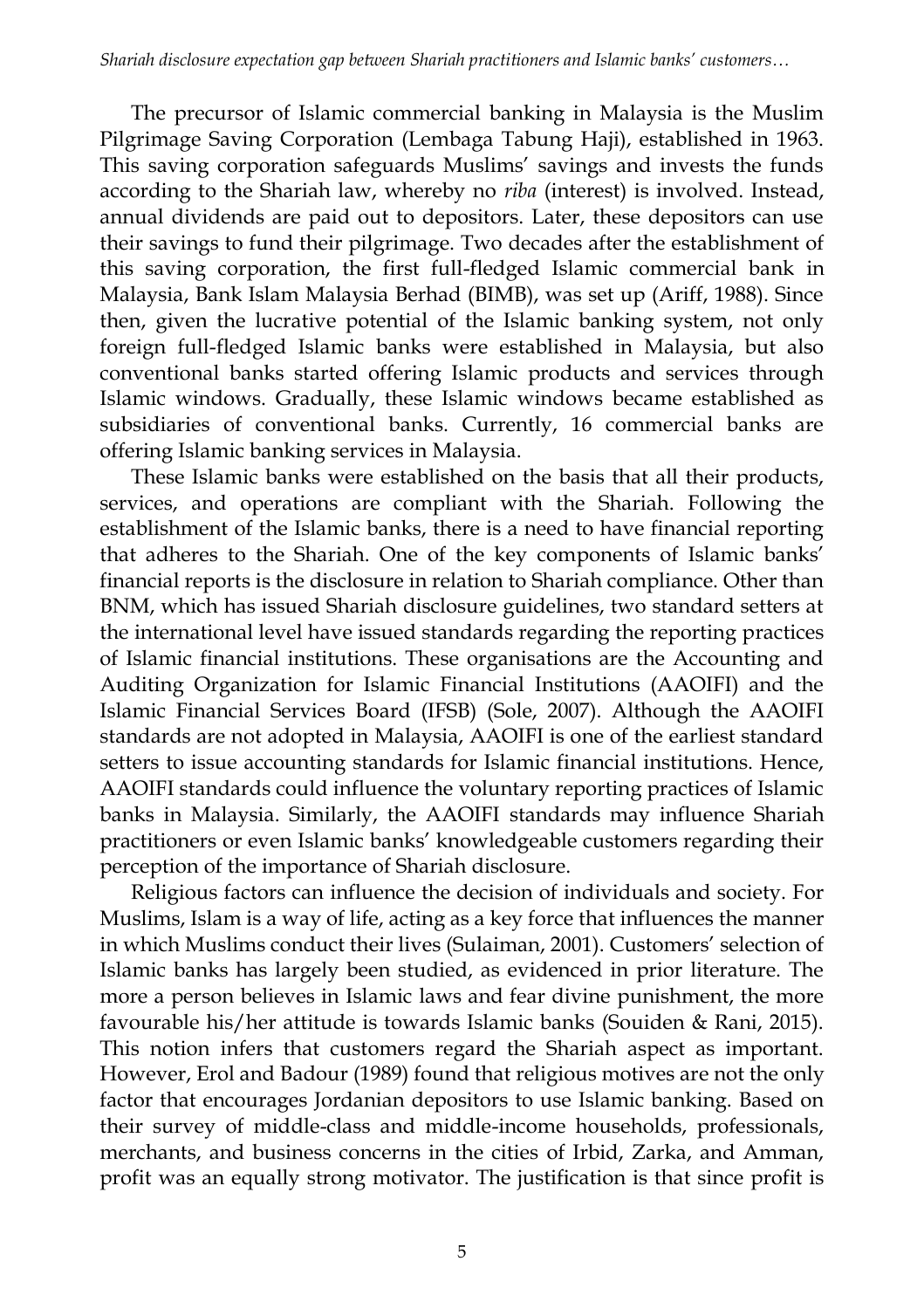not in conflict with Islamic legal doctrines, a fair return on investment is encouraged.

Similar to Erol and Badour (1989), Haron et al. (1994) found that it was not the religious factor that kept customers loyal to the Islamic banks in the northern states of Malaysia, but instead, the quality of service played a crucial role. Haque et al. (2009) confirmed the findings of Haron et al. (1994), as the latter study's results indicate a positive relationship between customers' perceptions about Islamic banks' quality of services and confidence in the banks. However, their findings also show that the religious perspective affects customers' perception and satisfaction towards Islamic banks. Echchabi and Olaniyi (2012) seem to integrate the findings of Haron et al. (1994) and Haque et al. (2009) finding. This is because based on the questionnaires distributed to 500 Islamic banks' customers in Malaysia, the customers' preference was for the quality of service, whereas the results of semi-structured interviews with 10 Islamic banks' customers revealed religious factor as the motivation.

In Malaysia, the literature may indicate that customers' preferences are divided between service quality and religious motivation, but this does not seem to be the case in other countries. Metawa and Almossawi (1998) conducted a study on the customers of Bahrain Islamic Bank and Faisal Islamic Bank. They found that religious factor has a high degree of importance in bank selection. Similarly, Saqib et al. (2016) investigated customers' perception regarding the Shariah compliance of Islamic banks in Pakistan compared to conventional banks. Their study revealed that customers' perception of Shariah compliance has a positive relationship with their satisfaction with Islamic banks.

In terms of specific studies on Shariah disclosure, Mat Nor and Md Sawari (2020) investigated Islamic banks' compliance in Malaysia in reporting non-Shariah-compliant income in their annual reports. Their study found that a marginal majority (nine banks) fully complied, but the remainder of the Islamic banks needed to improve their disclosure of non-Shariah-compliant income. Meanwhile, other studies were conducted on the determinants of Shariah disclosure among Shariah-compliant companies in Kuwait (Al-Shammari, 2013) and Shariah financial institutions in Indonesia (Krismiaji & Grediani, 2019). In both studies, organisation size was a positive determinant of Shariah disclosure, and in the latter, company age was also a positive determinant.

Subsequent to the literature review on customers' perception of Islamic banks, the following literature is on the expectation gap. Although the expectation gap literature started in the field of auditing, the literature has to be briefly reviewed as the current study proposes to test the expectation gap between the perception of customers and perception of Shariah practitioners regarding Shariah disclosure in the context of Islamic banks.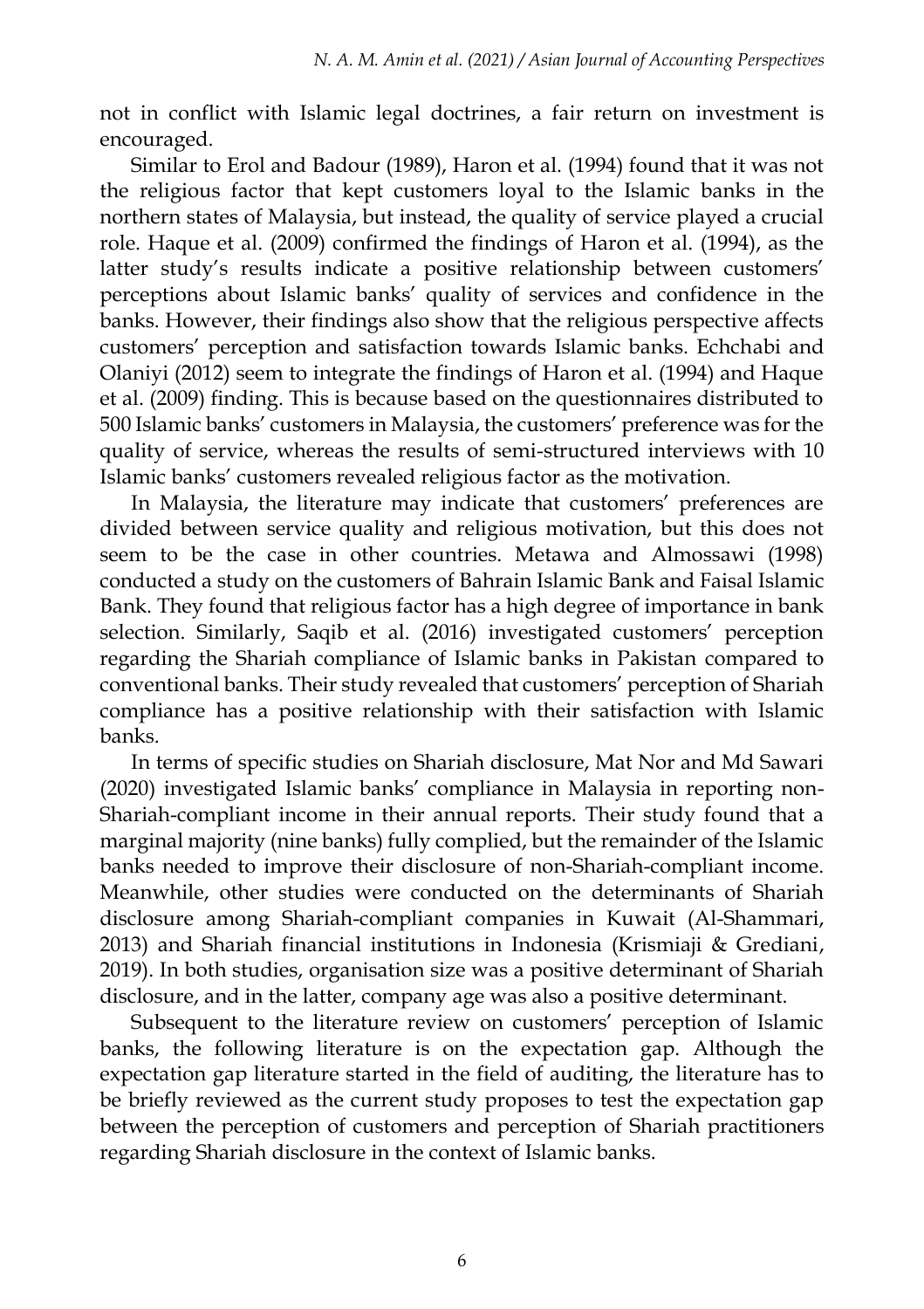The term *expectation gap* was first introduced by Liggio (1974) as the difference between the actual and expected performance of auditors. Then, the definition by Liggio (1974) was extended by the Cohen Commission (1978) as the gap between the expectation of users of financial statements and the performance of the auditor. Later, Monroe and Woodliff (1993) defined the expectation gap as the difference in perception between auditors and the public regarding auditors' responsibilities and duties. Generally, Monroe and Woodliff's (1993) definition of the expectation gap tends to be tested in the literature on audit expectation gap (Koh & Woo, 1998).

About two decades after the term audit expectation gap was coined, the term expectation gap was extended into other research fields. For example, Trauth et al. (1993) investigated the expectation gap from the information systems (IS) industry's perspective, where they examined the difference between the IS industry's needs and graduate abilities. Similarly, Murphy and Maynard (1996) looked at the expectation difference in campaign values between advertising agencies and their clients. A study conducted by Douglas and Connor (2003) found a gap between managers' perceptions of consumers' expectations and actual customers' expectation of service quality.

Moreover, the expectation gap has also been tested in the aspect of reporting. Deegan and Rankin (1999) examined the perception difference between report users and preparers regarding the importance of environmental performance information in users' decision-making process. A total of 462 senior executives (preparers) of the largest companies in Australia and 474 various categories of annual report users were asked to fill up questionnaires to gather their perceptions of this matter. Similarly, Mitchell and Quinn (2005) surveyed the preparers of environmental reports (ERs) in South Africa (companies and professional environmental consultants) and selected users of ERs (environmental activists, pressure groups, and non-governmental organisation [NGOs] with environmentally related objectives). Both studies found the existence of a gap between the users and preparers.

In addition to environmental reporting studies, Chatterjee et al. (2017) conducted a study on infrastructure reporting by New Zealand local authorities. The study investigated the relationship between Annual Report Recipients' (ARR) information requirements and Infrastructure Information Preparers' (IIP) perception of the usefulness of infrastructure information items and disclosure such information. Similar to earlier studies on the expectation gap between users and preparers, Chartterjee et al. (2017) discovered an expectation gap between ARRs and IIPs in relation to infrastructure information reporting in the annual reports of New Zealand local authorities.

Other than studies on the expectation gap between users and preparers of annual reports, some studies investigated the gap between users' information expectations and the information actually disclosed in the annual reports.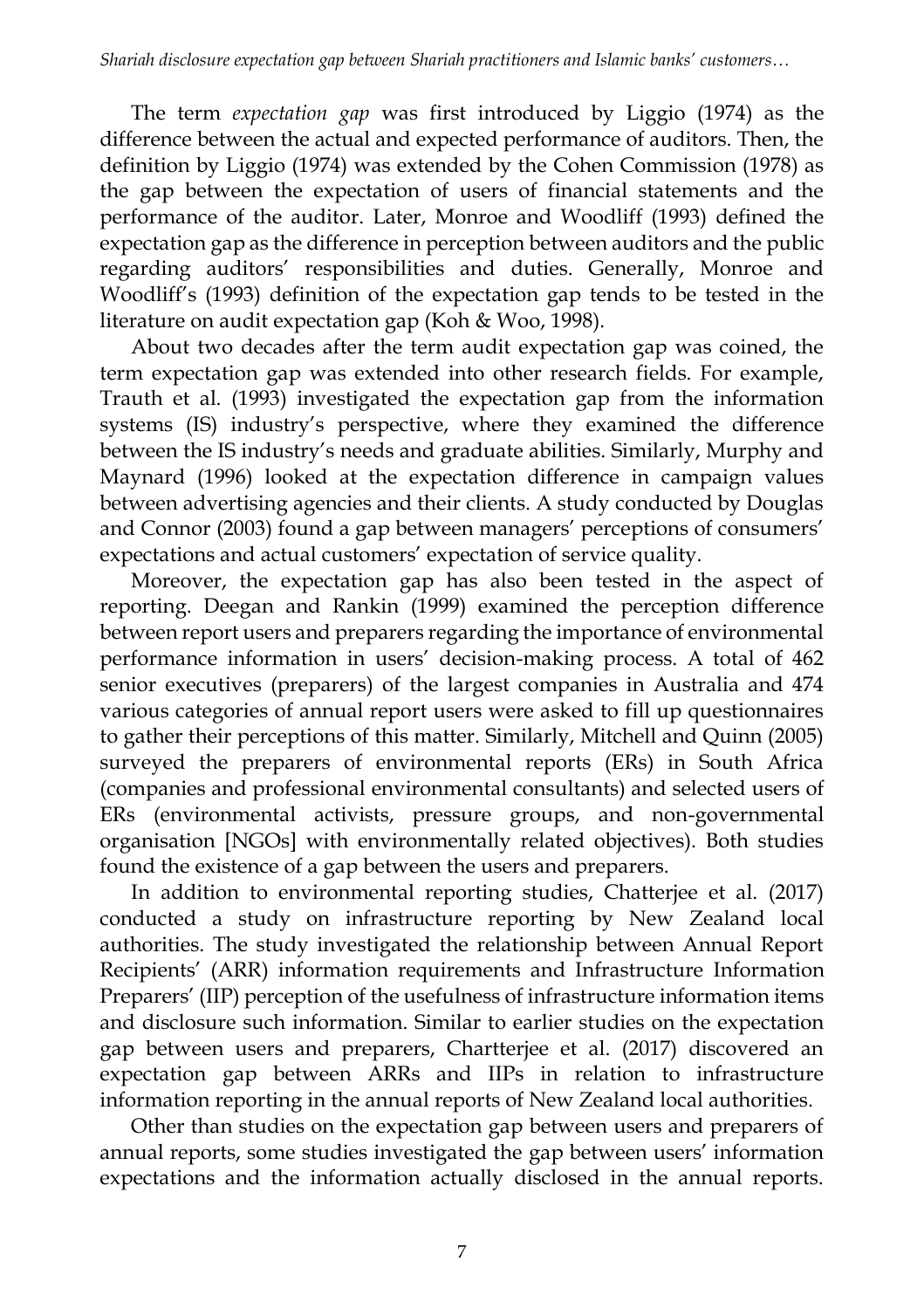Among these studies are those conducted by Hooks et al. (2002) and Krambia-Kapardis et al. (2016). The former identified stakeholders' expectation regarding the information that should be disclosed in the corporate annual reports of 33 integrated New Zealand electricity retail and distribution companies and then compared that with the actual disclosure in the annual reports. Meanwhile, Krambia-Kapardis et al. (2016) gathered users' expectation and the types of information included in public financial reports. Both studies discovered a gap between users' desired information and actual disclosure.

Based on the review of the literature above, there is a dearth of literature on the perception of Shariah reporting. In fact, studies on Shariah disclosure focus on disclosure or determinants of disclosure and not users' perception of this disclosure. Then, in relation to expectation gap studies, there seems to be a gap in the literature on the Shariah disclosure expectation gap. Hence, this study is warranted to fill this gap in the literature.

# **3. Hypothesis Development**

This study's aim is to measure the expectation gap between Shariah practitioners and customers on Shariah disclosure. Although there is a dearth of prior studies on the expectation gap in relation to Shariah disclosure, the original expectation gap literature is in the field of audit; hence, the present study referred to this concept. The audit expectation gap concept specifically highlights the gap between preparers and users of financial statements regarding their perceptions of the duties and roles of auditors. This gap is explained by the difference in knowledge and experience between these two groups (Monroe & Woodliff, 1993; Koh & Woo, 1998; Fadzly & Ahmad, 2004; Pourheydari & Abousaiedi, 2011). In addition, all prior studies on expectation gap in reporting have proven the existence of a gap between the level of disclosure expected by customers or users of annual reports and practitioners' perception of the actual level of detail provided by the preparers of the annual reports (Deegan & Rankins, 1999; Hooks et al., 2002; Mitchell & Quinn, 2005; Chatterjee et al., 2017).

Although the expectation gap concept has been tested in numerous studies, it is not a theory. Hence, this study refers to theory of reasoned action, which provides an important framework and is extensively used by researchers in various fields of study such as psychology and management. Theory of reasoned action was formulated by Azjen and Fishbein (1975, 1980). Generally, this theory explains and predicts a wide range of human behavioural intention. Based on theory of reasoned action, an individual would be inclined towards a specific behaviour if the behaviour is perceived positively by the individual or influential others. Therefore, the perception of Shariah practitioners may influence the extent of Shariah reporting. When the Shariah practitioners perceive that the mandatory disclosure items are important, Islamic banks will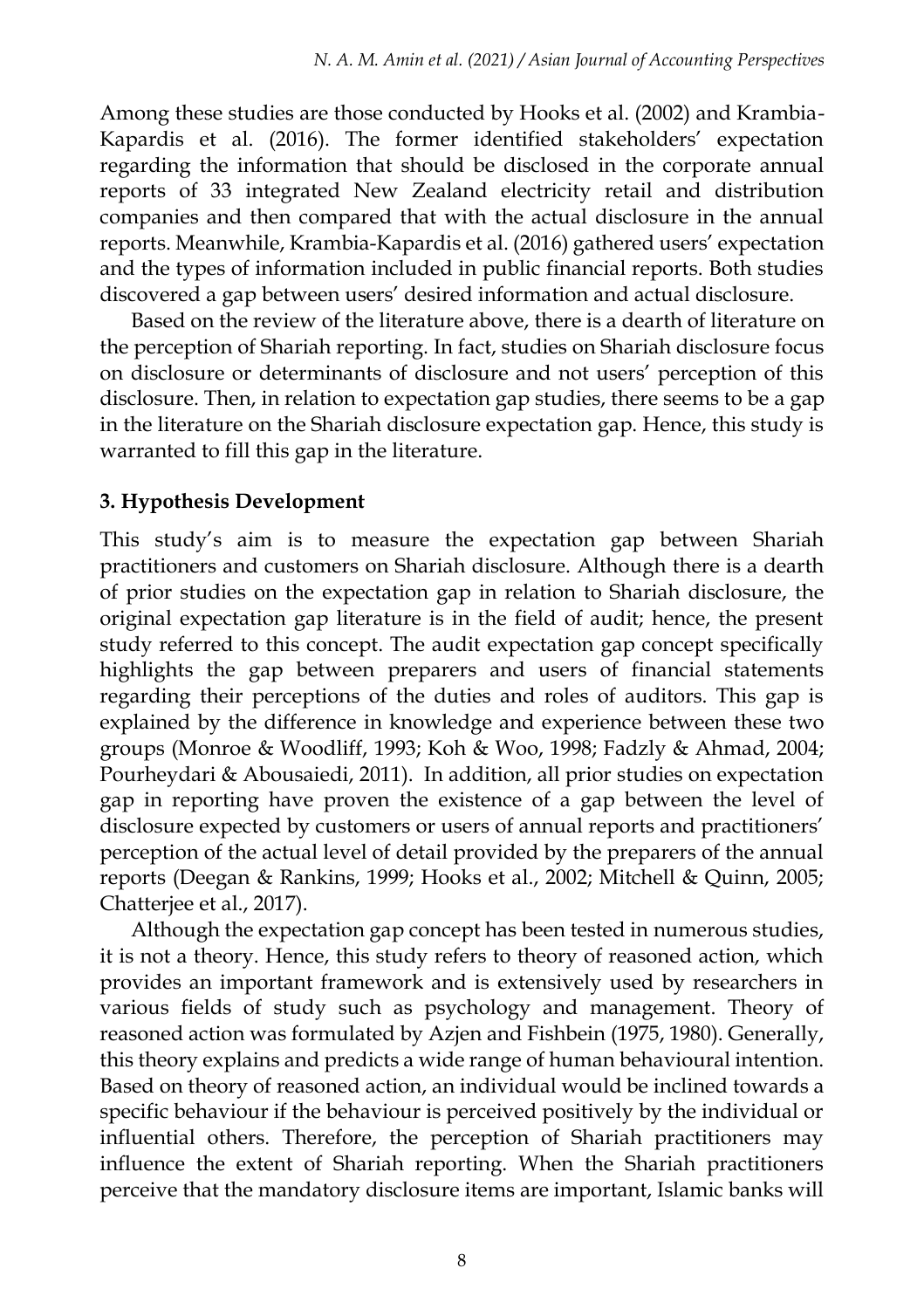disclose those items in the annual reports. The extent of Shariah disclosure by Islamic banks is based on Shariah practitioners' perception of Shariah disclosure.

Compared to Shariah practitioners, customers are less knowledgeable about the guidelines because customers have no actual practice on Shariah reporting. In fact, the present study used informed customers who have some knowledge of Islamic banking or Islamic transaction, but they are not practitioners in any of the Islamic banks. Customers might have a different expectation of Islamic banks, especially in terms of disclosure, in order for them to continue using Islamic banks' products. According to Sulaiman (2001), a Muslim's perception is influenced by the Islamic worldview, which is the Shariah. The greater the adherence of Islamic banks to the Shariah, the greater the possibility that an individual will use Islamic banking products. Thus, according to theory of reasoned action, customers' perception could also impact their action, i.e. the decision to deposit their money in certain Islamic banks over others. However, in accordance with the aim, this study does not test theory of reasoned action to the extent of respondents' action; instead, it measures perception and specifically tests the gap in perception, in line with the concept of expectation gap as per literature.

Extending the above concept to this study's context, this study anticipates a difference in perception between Shariah practitioners and customers. This is because both groups have different levels of knowledge and experience. The Shariah committee would either have the qualification or possess the necessary knowledge, expertise, or experience in Islamic jurisprudence and transactions (BNM, 2016). In fact, Shariah practitioners, who are Shariah officers and Shariah committee members, are the ones who are directly involved in Shariah reporting. Furthermore, compared to the customers, they are more aware and knowledgeable about the regulatory requirements on Shariah disclosure; hence, their perception may be influenced by their superior knowledge. Thus, based on theory of reasoned action, their perception of the importance of Shariah disclosure would affect Shariah reporting.

In contrast, generally, customers do not have experience in Shariah reporting. Moreover, although the groups of selected customers are knowledgeable customers, they still may not be updated about the latest regulation, and their perception may be based on theoretical knowledge instead of the practical perspective. More importantly, Shariah practitioners may have to consider Shariah disclosure in reference to all of the stakeholders of their Islamic bank, including the cost and benefit to the bank itself. On their side, customers would consider the importance of Shariah disclosure from their own perspective and the information that would be useful to them. Thus, based on theory of reasoned action, as well as extending the concept of expectation gap and the findings of previous studies, this study hypothesised that: There is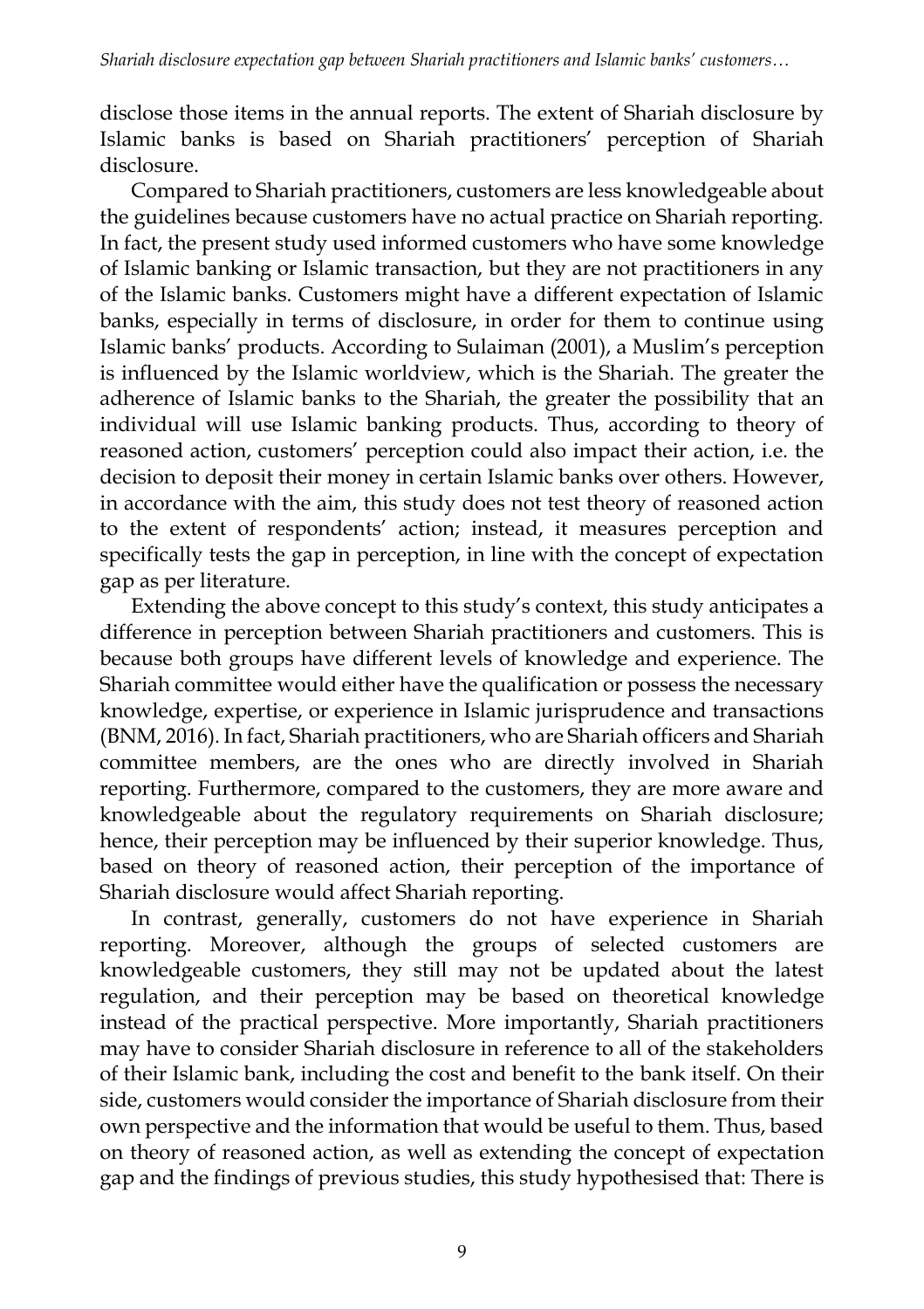a gap between Shariah practitioners' and customers' perceptions of Shariah disclosure.

### **4. Research Method**

This study uses a quantitative research method. Primary data were collected because this study required the perceptions of Shariah disclosure from the perspectives of Shariah practitioners and customers of Islamic banks. Questionnaires were used instead of interviews due to the timeframe of the study, costs, and the available resources for data collection (Sekaran, 2010). Besides being cost-effective, questionnaires enable data collection from a large number of respondents in a short period of time. As a result, the findings can be generalised (Bryman & Bell, 2003). In addition, a survey is an effective method to measure the respondents' perception (Cooper & Schindler, 2011).

As for the sample selection, there are 16 banks providing Islamic banking services in Malaysia (BNM, 2016). Therefore, the target respondents of Shariah practitioners were the Shariah committee members of 16 Islamic banks in Malaysia and Shariah officers of these Islamic banks. Due to the small number of Shariah committee members in all the Islamic banks, the sample size consisted of the entire population. The list of the population of Shariah committee members as of 1 May 2017 was obtained from BNM. The number of Shariah committee members from all the Islamic banks in Malaysia is 83 members. These Shariah practitioners were contacted through electronic mail; however, only 46 members could be reached.

In order to increase the sample of Shariah practitioners, questionnaires were also distributed to 18 Shariah officers of Islamic banks during the 14<sup>th</sup> Kuala Lumpur Islamic Finance Forum (KLIFF) 2017 event. Shariah officers are credible for this study because they are the ones who perform the Shariah review to ensure the activities and operation of Islamic banks are in line with the Shariah. To be a Shariah officer, they should have at least a bachelor's degree in Shariah, which includes courses in Usul Fiqh (the origin of Islamic Law) and Fiqh Muamalat (Islamic transaction) (SGF, 2011). The Shariah officers were selected through convenience sampling.

For each of the 16 Islamic banks, three to five questionnaires were distributed to Shariah practitioners, consisting of Shariah committee members and Shariah officers. Therefore, the total number of questionnaires distributed to Shariah practitioners is 64.

As for the customers, this study used purposive sampling strategies to select the sample. The targeted customers consisted of lecturers and final year accounting students from a public university in Malaysia. The university was selected because most of the lecturers and students at that university were Muslims, and they had accounts in Islamic banks. Furthermore, these accounting students had to enrol in a number of Islamic-related courses in their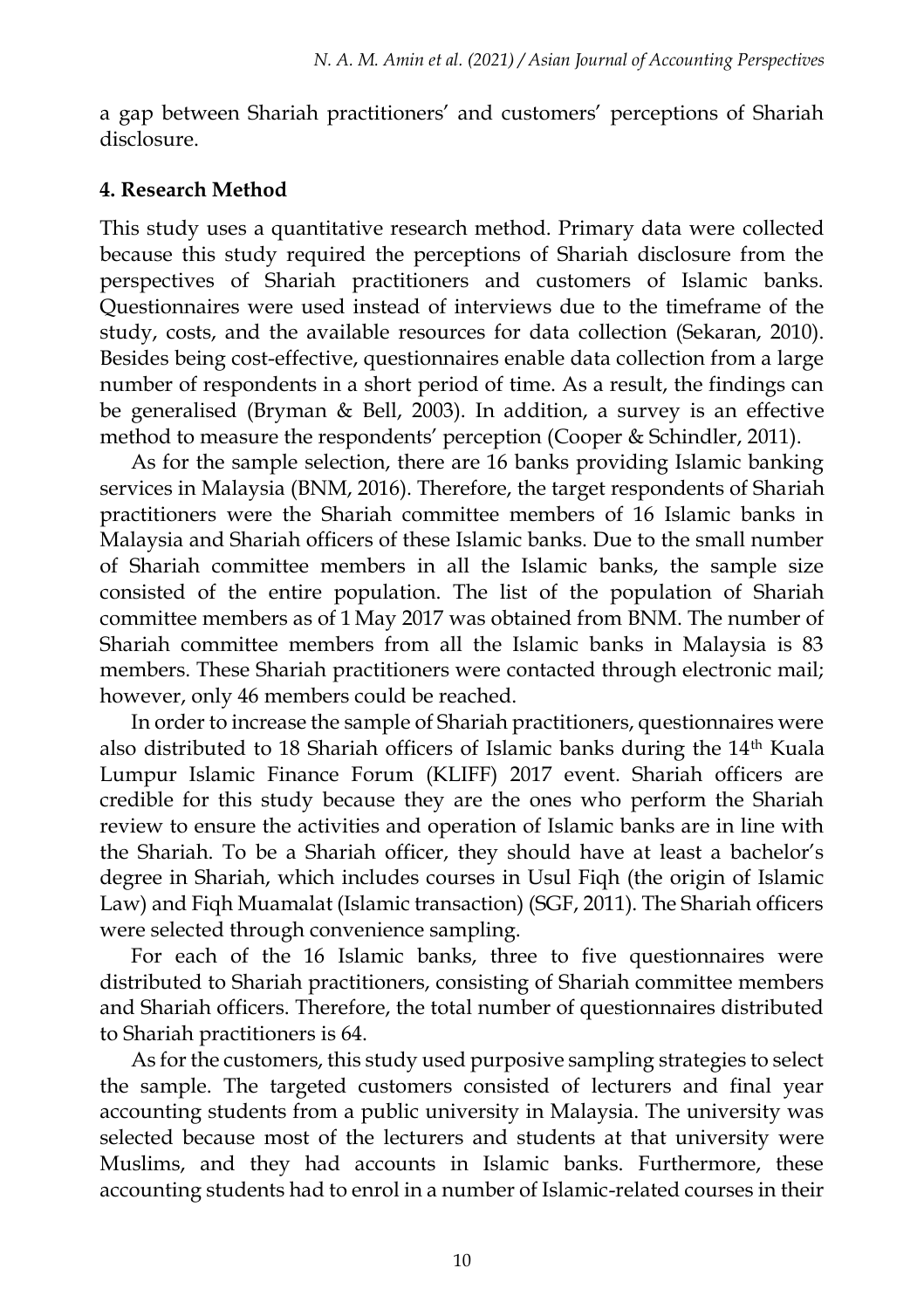accounting programme. One particularly relevant course was on Islamic accounting. The lecturers were from all departments in the Faculty of Economics and Management Sciences, and the Faculty of Law, specialising in Shariah. Thus, the lecturers and final year accounting students from this university were chosen as the targeted respondents (customers) because they are deemed to be informed or learned customers. An informed customer means that they would be more informed about Islamic banks as well as Islamic banks' transactions and reporting practices compared to the average layperson. Therefore, these respondents would be familiar with the terms used by Islamic banks such as *gharamah* (penalty) and *t'awidh* (compensation) charges. Hence, the questionnaires were distributed to 80 lecturers and 120 final year accounting students, i.e., 200 customers. It is crucial to attain the customers' perspective because depositors are the main fund contributors for Islamic banks instead of investors.

The questionnaires were developed by listing the items required in the Financial Reporting for Islamic Banking Institutions guidelines by BNM. There were 31 mandatory items, and five voluntary items were added from the AAOIFI standards. Hence, a total of 36 Shariah disclosure items were extracted from all the guidelines and then grouped into five categories: financing, deposit and investment, zakat and charity, non-Shariah-compliant activities, Shariah committee information, and *Qard.* The importance of the items in these five categories was queried in Section A of the questionnaire. The respondents were asked to determine the importance of each item based on their perception using a five-point Likert scale. The scale ranged from 1 (*not important at all*) to 5 (*extremely important*). At the end of Section A, an open-ended question was included for the respondents to propose other items that they considered important but were not on the list of 36 items. Then, the demographics of the respondents were asked in Section B of the questionnaire. The demographics required of the Shariah practitioners differed from those of the customers. The questions for the Shariah practitioners were to attain their qualification and work experience, whereas those for the customers were to ascertain that they were indeed customers of Islamic banks and whether they were lecturers or students.

The items in the questionnaire (as in Appendix) were chosen because these are the items required by BNM; Shariah practitioners should consider the items important as these are mandatory items. However, customers may lack awareness about these items, even though they are learned customers. Hence, the latter may have a different perception of the importance of these items, albeit these items are mandatory. In addition, a few items recommended by the AAOIFI were also included to determine the practitioners' and customers' perceptions of these items. Since this is not a disclosure study but a study on expectation gap, it was deemed necessary to test customers' perception of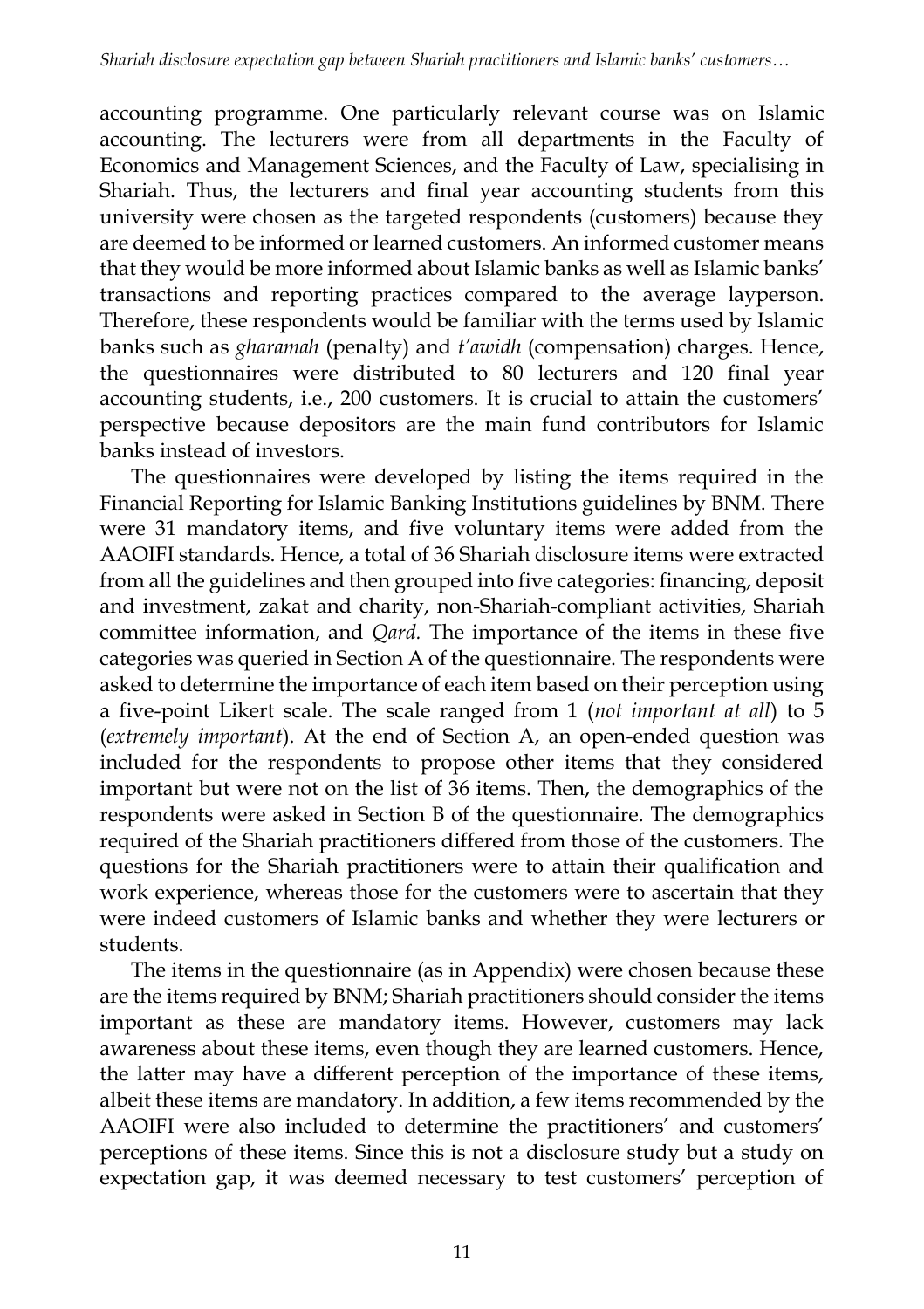required and recommended disclosure to determine whether their perception was consistent with the practitioners' perception.

Prior to administering the questionnaire, a pilot test was performed to ensure the validity of the questionnaire (Saunders et al., 2009). The pilot questionnaires were distributed to 10 final year accounting students from the selected university and a Shariah committee member of an Islamic bank. The practitioner, i.e., the Shariah committee member, was willing to spend time to discuss and give in-depth suggestions on the questionnaire. Generally, the questions and instructions were understandable and clear. The respondents also believed that the questions met the objective of the study. Only the structure and a few words in the questionnaire had to be amended to enhance clarity. Improvements were made before producing the final questionnaire instrument.

In order to administer the survey, the questionnaire was designed using Google Forms. The Shariah practitioners were contacted through electronic mail and requested to fill in the form via a link that directed them to the form. However, the questionnaires to customers were self-administered. In either case, a cover letter was attached to the form to inform the respondents about the study, their anonymity, and the confidentiality of their responses.

Mainly rudimentary statistical techniques were needed to meet the objective of this study. A measure of central tendency, specifically mean values, was used to measure the respondents' perception regarding the importance of each of the Shariah items. Then, independent sample *t*-tests were used to measure the Shariah disclosure expectation gap between Shariah practitioners and Islamic banks' customers.

# **5. Findings**

As shown in Table 1, all categories of Shariah disclosure were rated more favourably by customers than practitioners, as customers have higher minimum values. The customers also have higher or similar maximum values than the practitioners', except for financing, deposit, and investment categories where the practitioners' perceptions are marginally higher. However, the maximum value for the Shariah committee category is higher for the practitioners than the customers. These minimum and maximum values are reflected in the mean values as, on average, the disclosures on zakat and charity, non-Shariah-compliance activities, and *Qard* are deemed to be more important by the customers than the practitioners. On the other hand, disclosure on the Shariah committee is perceived to be more important by the practitioners than the customers. Besides, based on the mean values, both practitioners and customers perceive the financing, deposit, and investment categories as equally important.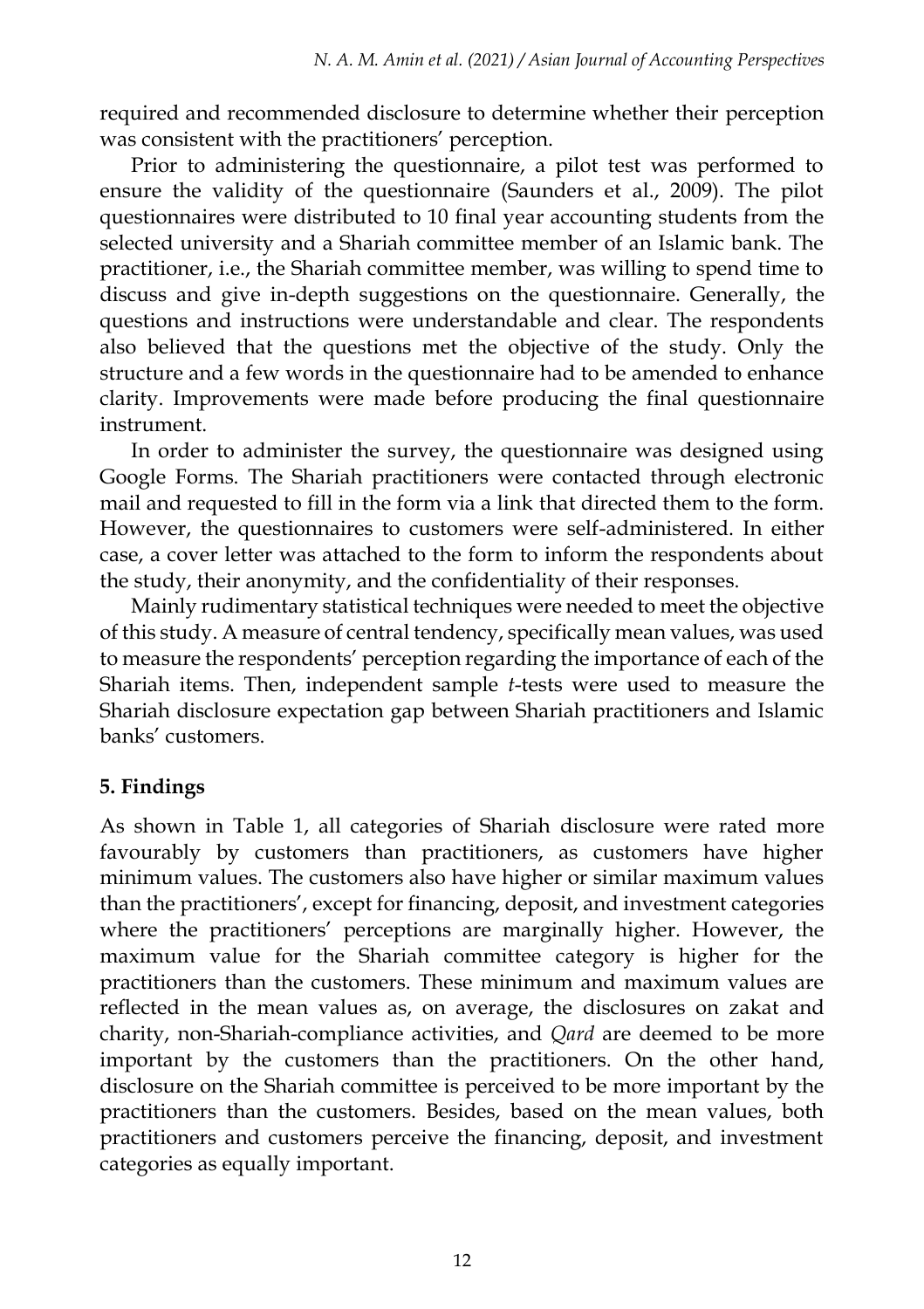*Shariah disclosure expectation gap between Shariah practitioners and Islamic banks' customers…*

| Category                          |      | Practitioners |      | Customers |      |      |
|-----------------------------------|------|---------------|------|-----------|------|------|
|                                   | Min. | Max.          | Mean | Min.      | Max. | Mean |
| Financing, Deposit and Investment | 3.88 | 4.54          | 4.25 | 4.07      | 4.53 | 4.25 |
| Zakat and Charity Fund            | 3.81 | 4.54          | 4.22 | 4.29      | 4.64 | 4.47 |
| Non-Shariah Compliance Activities | 4.19 | 4.54          | 4.38 | 4.40      | 4.54 | 4.47 |
| <b>Shariah Committee</b>          | 3.50 | 4.69          | 4.40 | 3.89      | 4.50 | 4.28 |
| Qard                              | 3.65 | 4.19          | 4.22 | 4.26      | 4.40 | 4.47 |

**Table 1** Perception of Practitioners and Customers

Table 2 presents the expectation gap, which is the differences in the mean values between the two groups that enable further analysis of every item in each category. The table also shows whether the expectation gap for each item is significant. In analysing each of the items in the financing, deposit, and investment categories, none of the items is significantly different as their *p*values are greater than 0.1. This finding indicates that practitioners' and customers' perceptions are similar on all items in these categories, and there is no expectation gap between them concerning the importance of disclosure on financing, deposit, and investment.

Similarly, there is no expectation gap between practitioners and customers on all items in the zakat and charity category, except for three items. These items are disclosure of the zakat fund beneficiaries, disclosure of why Islamic banks do not pay zakat, and disclosure of the sources of donations or charities. In each case, the customers perceived the disclosure of these items as more important; the expectation gaps between the two groups for these three items are 0.64, 0.75, and 0.44, respectively. The disclosures of beneficiaries of the zakat fund and reasons that Islamic banks do not pay zakat are significant at the 1 per cent significance level, whereas the disclosure of sources of donations and charities is significant at the 5 per cent significance level.

Regarding Shariah committee disclosure, Shariah committee members' signatures on the Shariah report are significantly deemed more important (at the 1% significance level) by the practitioners than the customers, with an expectation gap of 0.4. Similarly, compared to the customers, the practitioners consider the Shariah committee's endorsement of Shariah compliance in contracts and documents as significantly (at the 1% significance level) more important, with an expectation gap of 0.36. However, all other items on the disclosure of the Shariah committee are perceived as equally important by practitioners and customers as the expectation gaps between the items are not significant.

Finally, for the three items in the *Qard* category, only one item is perceived as significantly more important by the customers compared to the practitioners. This item is on the *Qard* fund sources, where there is a significant expectation gap at the 1 per cent significance level.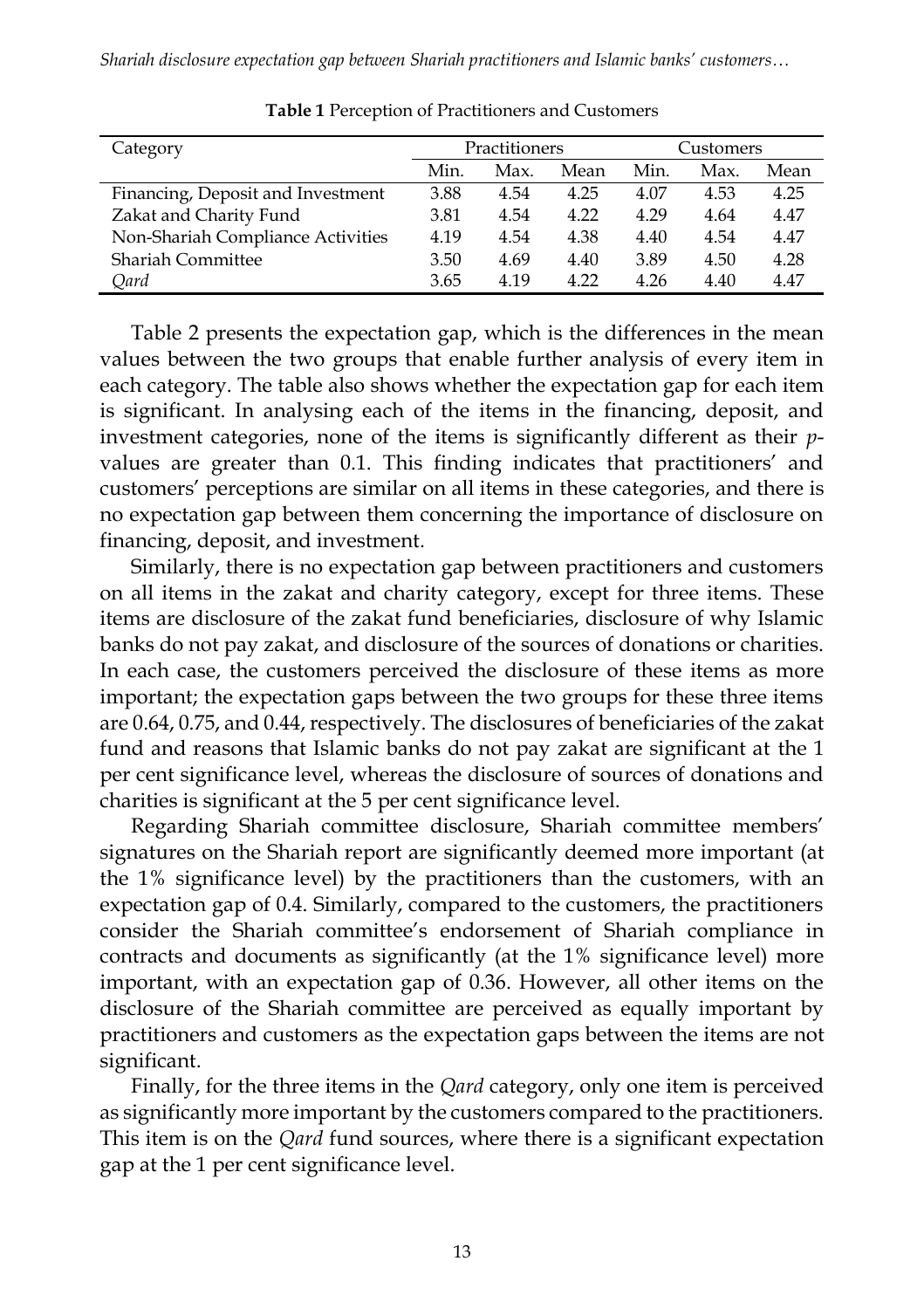| No.      | Item                                                                                     | Mean         | Sig.      |  |  |  |  |
|----------|------------------------------------------------------------------------------------------|--------------|-----------|--|--|--|--|
|          |                                                                                          | diff.        | value     |  |  |  |  |
|          | Financing, Deposit, and Investment                                                       |              |           |  |  |  |  |
| 1        | Types of financing (home, personal financing, etc.) offered by the<br>bank               | 0.01         | 0.983     |  |  |  |  |
| 2        | Classification of financing into main Shariah contracts (BBA,<br>murabahah, etc.)        | 0.04         | 0.813     |  |  |  |  |
| 3        | Ta'widh (compensation) charges for late payment financing                                | 0.16         | 0.399     |  |  |  |  |
| 4        | Gharamah (penalty) charges for late payment financing                                    | $-0.24$      | 0.244     |  |  |  |  |
| 5        | Type of Islamic deposits (saving, demand, etc.)                                          | $-0.07$      | 0.640     |  |  |  |  |
| 6        | Classification of Islamic deposits into main Shariah contract                            | 0.09         | 0.543     |  |  |  |  |
|          | (wadi'ah, tawarruq)                                                                      |              |           |  |  |  |  |
| 7        | Opening and closing balance of restricted investment                                     | 0.24         | 0.155     |  |  |  |  |
| 8        | Sources of unrestricted investment account                                               | $-0.27$      | 0.132     |  |  |  |  |
| 9        | Classification of unrestricted investment account into main                              | $\mathbf{0}$ | 0.959     |  |  |  |  |
|          | Shariah contract                                                                         |              |           |  |  |  |  |
| 10       | Profit sharing ratio of unrestricted investment account                                  | 0.01         | 0.941     |  |  |  |  |
| 11       | Method used to allocate investment profit (separate vs. pooling)                         | 0.03         | 0.873     |  |  |  |  |
|          | Zakat and Charity Fund                                                                   |              |           |  |  |  |  |
| 12       | Opening and closing balance of zakat fund                                                | $-0.02$      | 0.878     |  |  |  |  |
| 13       | Amount of zakat payable                                                                  | 0.07         | 0.594     |  |  |  |  |
| 14       | Amount of zakat distributed                                                              | $-0.10$      | 0.432     |  |  |  |  |
| 15       | Bank's responsibility to pay zakat                                                       | $-0.10$      | 0.636     |  |  |  |  |
| 16       | Method applied in determining zakat base                                                 | $-0.05$      | 0.762     |  |  |  |  |
| 17       | Beneficiaries of zakat fund                                                              | $-0.64$      | $0.009**$ |  |  |  |  |
| 18       | Reason for Islamic bank for not paying zakat                                             | $-0.75$      | $0.005**$ |  |  |  |  |
| 19       | Sources of donations/charities fund                                                      | $-0.44$      | $0.029*$  |  |  |  |  |
| 20       | Usage of donations/charities fund                                                        | $-0.22$      | 0.109     |  |  |  |  |
|          | Non-Shariah Compliance Activities                                                        |              |           |  |  |  |  |
| 21       | Nature of non-Shariah compliance activity                                                | $-0.09$      | 0.581     |  |  |  |  |
| 22       | Amount of non-Shariah compliance income                                                  | $-0.01$      | 0.938     |  |  |  |  |
| 23       | Number of non-Shariah compliance activities which occurred                               | $-0.24$      | 0.152     |  |  |  |  |
|          | during the year                                                                          |              |           |  |  |  |  |
| 24       | Rectification process to avoid recurrence                                                | $-0.15$      | 0.420     |  |  |  |  |
| 25       | Control measure to avoid recurrence                                                      | $-0.09$      | 0.561     |  |  |  |  |
| 26       | Disposal of prohibited earnings to charity causes                                        | 0.01         | 0.933     |  |  |  |  |
|          | Shariah Committee                                                                        |              |           |  |  |  |  |
| 27       | Shariah committee members' signature on Shariah committee                                | 0.40         | $0.001**$ |  |  |  |  |
|          | report                                                                                   | 0.31         | $0.042*$  |  |  |  |  |
| 28<br>29 | Purpose of Shariah committee engagement<br>Nature of work performed by Shariah committee | 0.08         | 0.613     |  |  |  |  |
| 30       | Management responsibility on ensuring Shariah compliance                                 | 0.12         | 0.386     |  |  |  |  |
| 31       | Shariah committee endorsement on Shariah compliance in                                   | 0.36         | $0.007**$ |  |  |  |  |
|          | contract and document                                                                    |              |           |  |  |  |  |
| 32       | Shariah committee member's remuneration                                                  | $-0.39$      | 0.125     |  |  |  |  |
| 33       | Shariah committee member's qualification                                                 | -0.01        | 0.947     |  |  |  |  |
|          | Qard                                                                                     |              |           |  |  |  |  |
| 34       | Opening and closing balance of <i>qard</i>                                               | $-0.07$      | 0.772     |  |  |  |  |
| 35       | Sources of <i>gard</i> fund                                                              | $-0.75$      | $0.004**$ |  |  |  |  |
| 36       | Usage of qard fund                                                                       | $-0.38$      | $0.023*$  |  |  |  |  |

# **Table 2** Expectation Gap

*Note*: \*\* significant at 1% significance level; \* significant at 5% significance level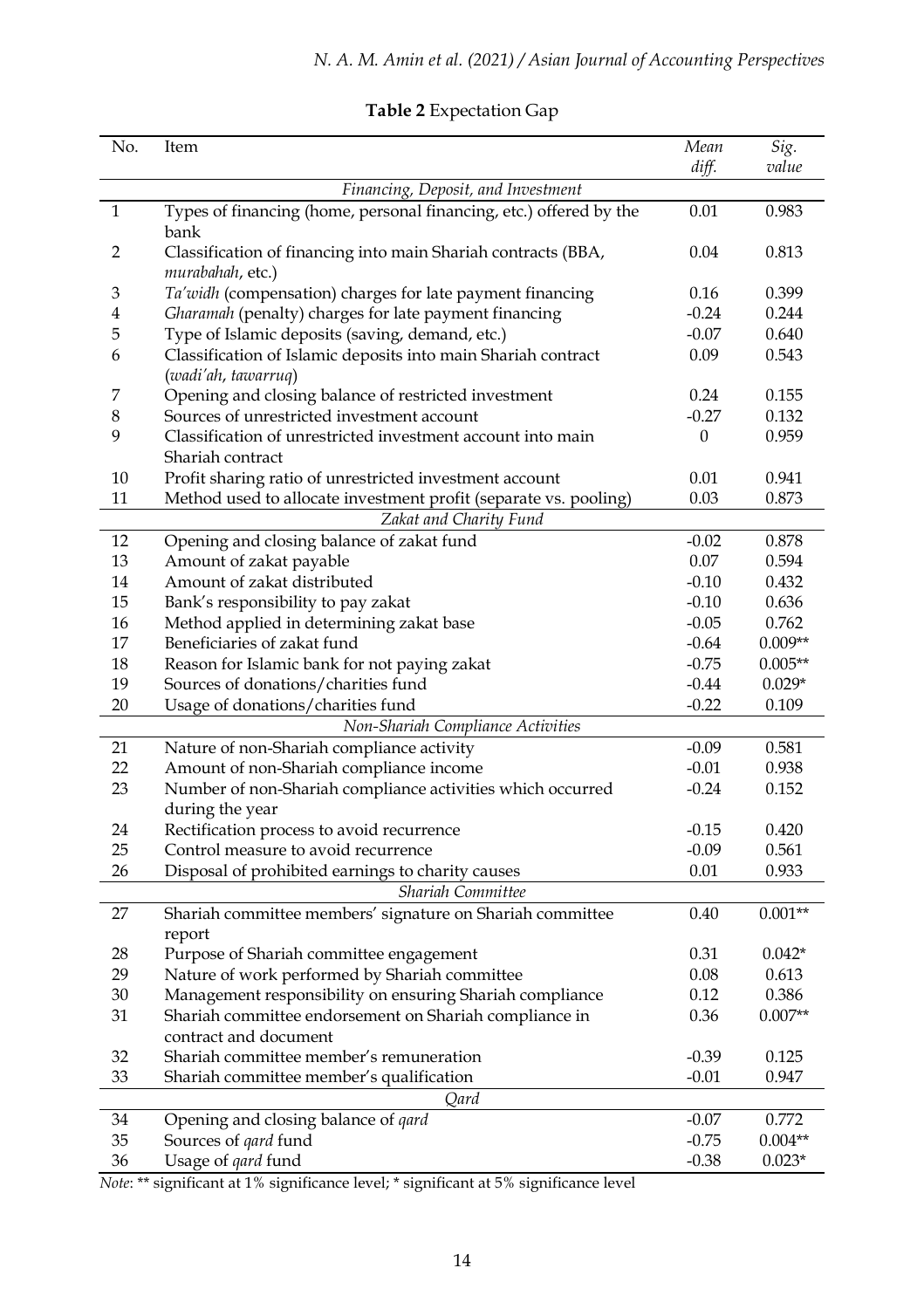On average, the results show that Shariah practitioners perceive all items as important to be disclosed in the annual reports. Such findings are consistent with theory of reasoned action; since practitioners are knowledgeable about the regulatory requirements, they would perceive these items to be important, and consequently, these practitioners would ensure that the Islamic banks disclose these items.

In terms of customers' perception, the main findings show that the customers believe all items as important to be disclosed. Based on the studies by Metawa and Almossawi (1998), Echchabi and Olaniyi (2012), and Saqib et al. (2016), since Shariah customers' compliance perceptions influence their attitudes towards Islamic banks, they, therefore, demand more disclosure in terms of Shariah-related items in deciding whether to deal with Islamic banks. Therefore, Islamic banks or regulators should ensure that the necessary Shariah disclosure is performed to satisfy customers' needs.

There are some differences between Shariah practitioners and customers in terms of their perceptions of Shariah disclosure. The independent sample *t*-test shows that only 22 per cent of the items have a significant difference in terms of perception. Among them, several items are perceived as more important by the customers than by the Shariah practitioners, such as the disclosure of zakat fund beneficiaries and the disclosure of donation fund sources. Therefore, banks consider disclosing those items, especially if they intend to attract more customers. This is because those items are valued highly by customers, signifying their concern about the social aspects. In addition, a few items related to governance are valued more by the Shariah practitioners, such as Shariah committee members' signatures on the Shariah committee report and the purpose of Shariah committee engagement. This is because Shariah committee members are directly involved in the Shariah governance structure of Islamic banks. Customers consider governance as important because if any breach occurs, it could be detrimental to the reputation of Islamic banks.

The remaining 78 per cent of the items show no significant difference between the two groups. As discussed earlier, this might be due to similar levels of understanding of the issues. Therefore, their perceptions do not differ much. However, these findings could be tested further in future studies that extend the sample frame to wider customer groups.

The interesting finding is, both groups have similar perceptions regarding the five voluntary items, namely the opening and closing balances of restricted investments, sources of unrestricted investment accounts, profit sharing ratios of unrestricted investment accounts, the method used to allocate investment profits, and the opening and closing balances of the zakat fund. Both groups think that it is important to disclose those items. Therefore, these findings suggest that regulators should consider incorporating the voluntary items into the guidelines to ensure that customers are satisfied with the Shariah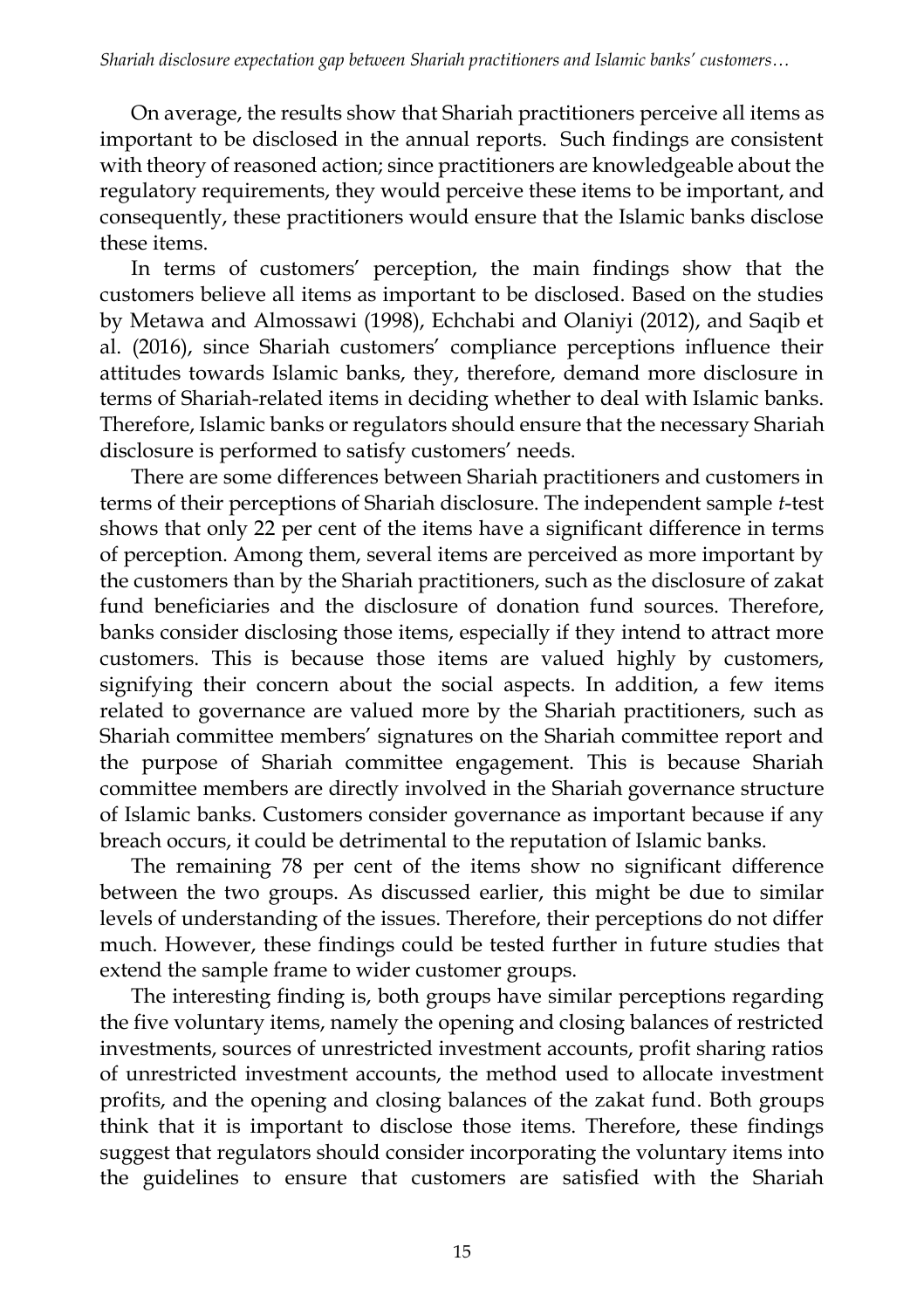information provided by banks besides being reassured about banks' Shariah compliance. These factors are important to ensure that they will continue to keep their savings in the Islamic banks. Such actions are indicative of theory of reasoned action because if customers perceive Islamic banks' Shariah compliance positively, they will continue to patronise these banks.

Based on the above findings, there seems to be a minimal expectation gap between practitioners and customers of Islamic banks; thus, in reference to the majority of the Shariah disclosure items, the hypothesis in this study: There is a gap between Shariah practitioners' and customers' perceptions of Shariah disclosure is not supported. Nevertheless, there are a few items in three categories that show a significant expectation gap between the two groups. The implications of these findings will be deliberated in the next section.

# **6. Conclusion**

This study's aim is to determine whether an expectation gap exists between practitioners and customers of Islamic banks on the Shariah disclosure of these banks. The findings revealed that the expectation gap exists for only a few items. This seems to be good news for banks, as generally, items deemed important by practitioners are also deemed important by banks' customers. In addition to regulation, practitioners working with Islamic banks are likely to influence these banks' disclosure practices. Hence, if Shariah disclosure items are perceived as important by practitioners, based on theory of reasoned action the Islamic banks would disclose these items under the influence of the practitioners who are Shariah committee members and Shariah officers. Since customers perceive the same items as important, Islamic banks would benefit as generally, they would be disclosing the items that the customers want to be disclosed. Therefore, action based on perception is consistent with theory of reasoned action. In addition, this study contributes to knowledge as there is a dearth of literature that determines customers' perception of Shariah disclosure.

Although practitioners and customers are in agreement on most items, it has to be noted that social welfare is perceived as more important by customers than by practitioners. These items are sources of donations and *Qard*, as well as beneficiaries of zakat. The customers also perceive that Islamic banks must be transparent about their reasons for not paying zakat. These findings are useful to Islamic banks as they indicate that banks' customers value transparency on social welfare issues. Hence, it is pertinent that Islamic banks do not underestimate the importance of these disclosure items to their customers if they want to maintain or even grow their customer base. In contrast, the practitioners revealed the gravity of the Shariah committee's responsibility regarding their commitment to endorsing Shariah-compliant transactions and products, hence the significance of the committee members' signatures on the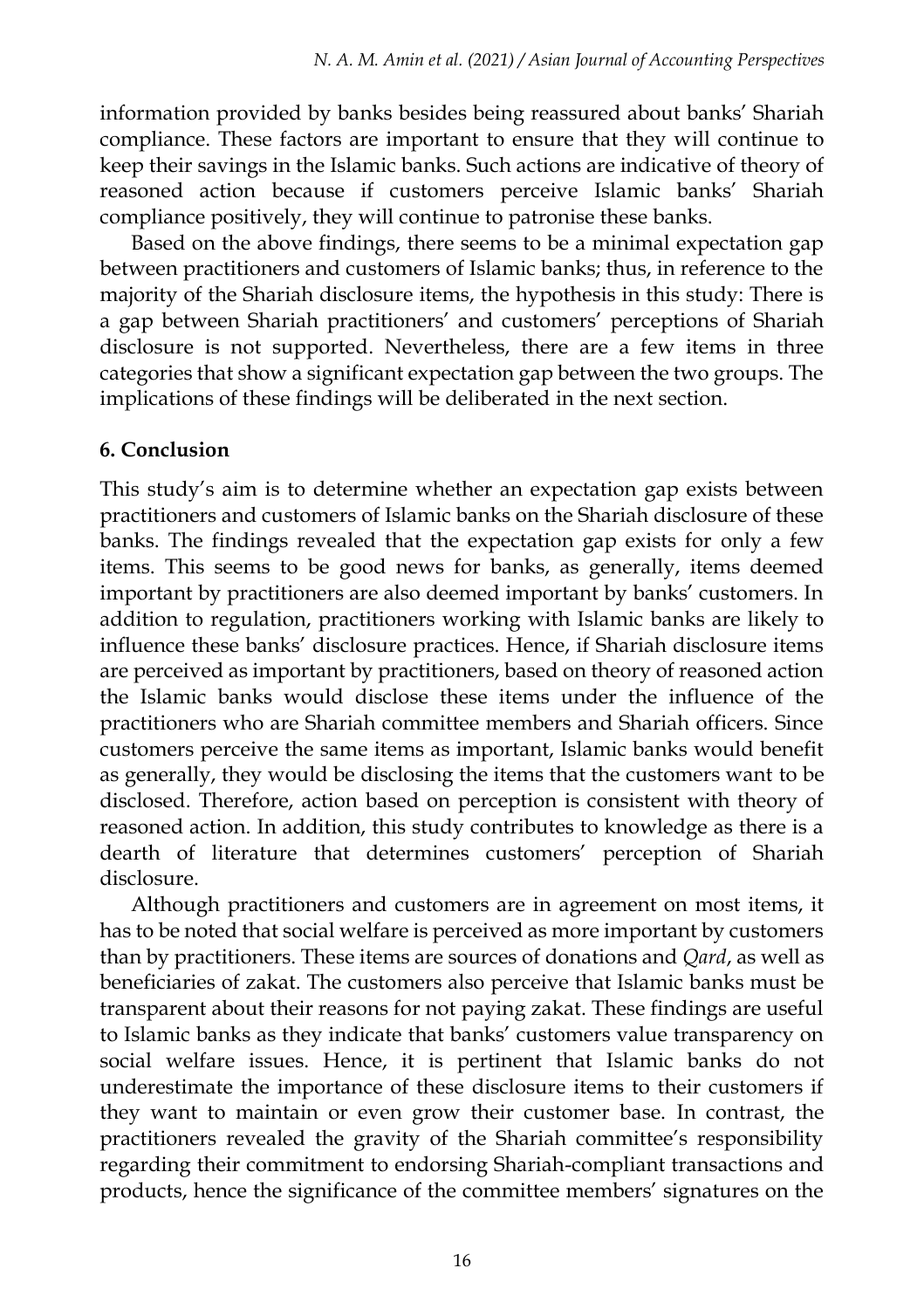Shariah Committee report. These findings can provide an assurance to the customers of Islamic banks that practitioners do indeed take their responsibilities seriously and are aware of their accountability to the banks' stakeholders.

Furthermore, this study's findings may also be of interest to BNM as the Shariah disclosure required by this regulator is also agreed upon by the key stakeholders of Islamic banks, i.e., the customers. At least, BNM can be reassured that knowledgeable customers support the disclosure of the items prescribed by BNM, as they too perceive these items to be important. Thus, the results of this study provide supporting evidence that BNM does not require disclosure from Islamic banks for its own sake; rather, this information is also sought by Islamic banks' key fund contributors.

Despite the merits of the above findings, there are a few notable limitations to this study. First, it has to be noted that the customer group only consists of knowledgeable customers who are aware of the Shariah disclosure practices of Islamic banks. Therefore, it is logical that knowledgeable customers' perceptions would generally be congruent with practitioners' perceptions. Hence, future studies should include other customers' perceptions in order to determine the expectation gap between them and practitioners. Due to their busy schedule, the response rate of Shariah practitioners was considerably lower than that of customers. Although ample, future research could consider carrying out semi-structured interviews to possibly enhance the response rate of practitioners.

This study only measured the expectation gap in accordance with its objective. It did not proceed to interview practitioners or customers to determine the possible reasons for this gap. Therefore, future studies could investigate further by using qualitative data to complement and extend the findings from the quantitative data of this study. While this study may be considered as relatively simple, it has some worthwhile findings that could be of interest to regulators, customers, and Islamic banks themselves. This study could also be easily replicated the context of Islamic banks in other countries to compare the findings across countries. It is hoped that this study would inspire future similar research on the Islamic banks of other countries.

# **Acknowledgment**

This research was funded by the Malaysian Ministry of Higher Education under Fundamental Research Grant Scheme (FRGS). (Grant number: FRGS/1/2015/SS01/UIAM/02/7).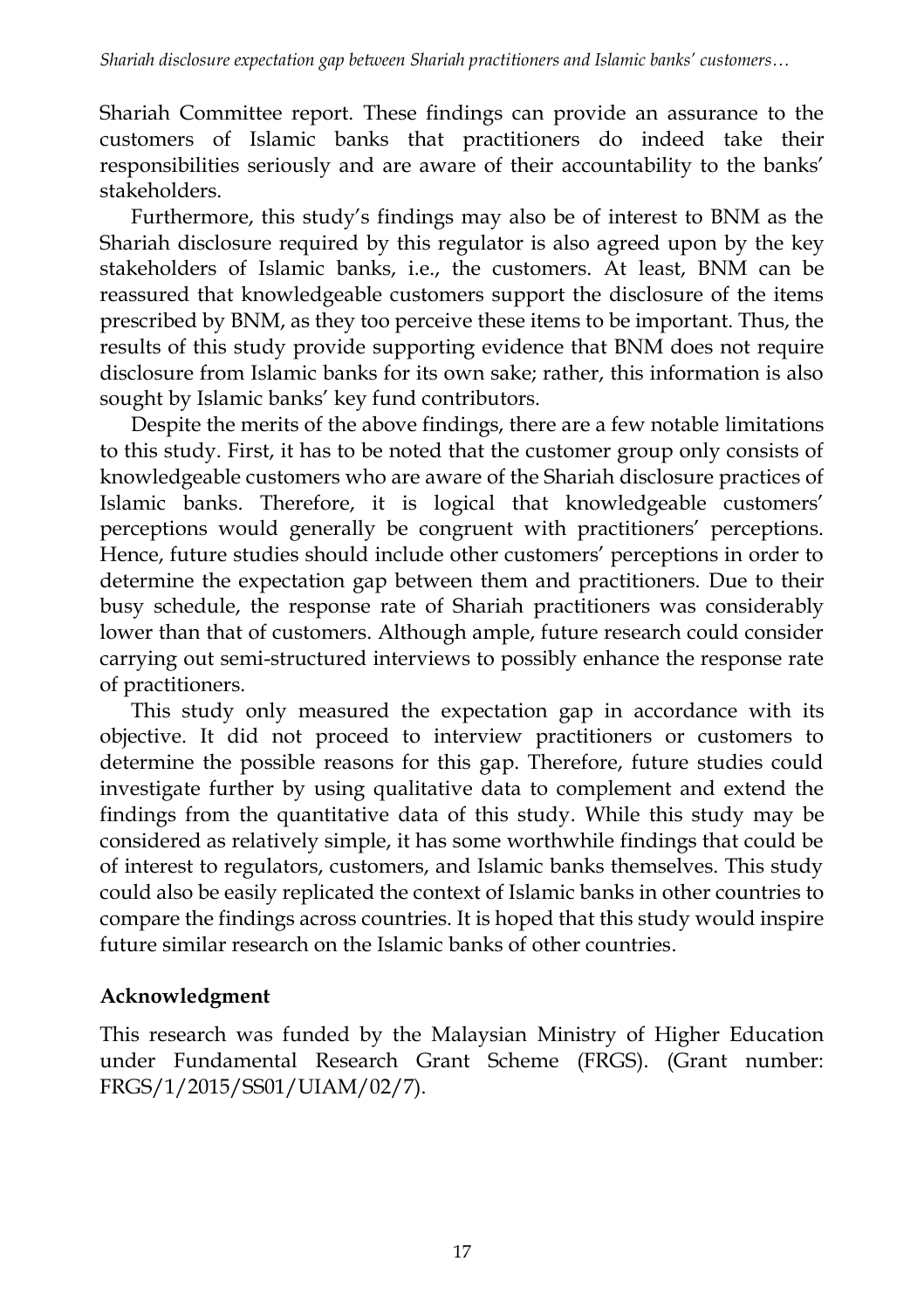### **References**

- Accounting and Auditing Organization for Islamic Financial Institutions (AAOIFI) (1991). Shariah standard. Retrieved from <https://www.iasplus.com/en/resources/topics/islamic-accounting>
- Al-Shammari, B. A. (2013). An investigation of the determinants of voluntary disclosure by Kuwaiti Shariah-compliant companies. *Arab-Journal of Administrative Sciences*, *20*(1), 85- 123.
- Ariff, M. (1988). Islamic banking. *Asian-Pacific Economic Literature*, *2*(2), 46-62.
- Bank Negara Malaysia (2016), Banking and Islamic banking. Retrieved from <https://www.bnm.gov.my/banking-islamic-banking>
- Bank Negara Malaysia (2016), List of Licensed Financial Institutions in Malaysia. Retrieved from<https://www.bnm.gov.my/list-of-licensed-financial-institutions>
- Bank Negara Malaysia (BNM). (2016). *Financial Reporting for Islamic Banking Institutions (GP8 i).* Kuala Lumpur: Bank Negara Malaysia.
- Bryman, A., & Bell, E. (2003). Breaking down the quantitative/qualitative divide. In *Business Research Methods* (pp. 465-478). Oxford University Press.
- Chapra, M. U., & Ahmed, H. (2002). Corporate Governance in IFIs. *Islamic Development Bank, Islamic Research and Training Institute, Periodical Document*, (6).
- Chatterjee, B., Mir, M. Z., Eddie, I. A. & Wise, V. (2017). Infrastructure reporting by New Zealand local authorities–perceptions and expectations. *Accounting Research Journal*, *30*(1), 36-57.
- Commission on Auditor's Responsibilities (Cohen Commission) (1978). Report, Conclusions and Recommendations, American Institute of Certificate Public Accountants, New York, NY.
- Cooper, D. R. & Schindler, P. S. (2011). *Business research methods (11th ed).* New York: McGraw-Hill Irwin.
- Deegan, C. & Rankin, M. (1999). The environmental reporting expectation gap: Australian evidence. *British Accounting Review*, *31*(3), 313-346. <https://doi.org/10.1006/bare.1999.0102>
- DiGabriele, J. A. (2016). The expectation differences among stakeholders in the financial valuation fitness of auditors. *Journal of Applied Accounting Research*, *17*(1), 43-60. <https://doi.org/10.1108/JAAR-06-2013-0043>
- Douglas, L., & Connor, R. (2003). Attitudes to service quality–the expectation gap. *Nutrition and Food Science*, *33*(4), 165-172. <https://doi.org/10.1108/00346650310488516>
- Echchabi, A., & Olaniyi, O. N. (2012). Malaysian consumers' preferences for Islamic banking attributes. *International Journal of Social Economics*, *39*(11), 859-874. <https://doi.org/10.1108/03068291211263907>
- Erol, C. & Badour, R. (1989). Attitudes, behaviour, and patronage factors of bank customers towards Islamic banks. *International Journal of Bank Marketing*, 7(6), 31-37. <https://doi.org/10.1108/02652328910132060>
- Fadzly, M. N. & Ahmad, Z. (2004). Auditing expectation gap: the case of Malaysia. *Managerial Auditing Journal*, *19*(7), 897-915. <https://doi.org/10.1108/02686900410549420>
- Frank, K. E., Lowe, D. J. & Smith, J. K (2001). The expectation gap: perceptual differences between auditors, jurors, and students'. *Managerial Auditing Journal*, *16*(3), 145-149. <https://doi.org/10.1108/02686900110385588>
- Haque, A. K. M., Osman, J., & Ismail, A. Z. (2009). Factor influences selection of Islamic banking: a study on Malaysian customer preferences. *American Journal of Applied Sciences*, 6(5), 922-928.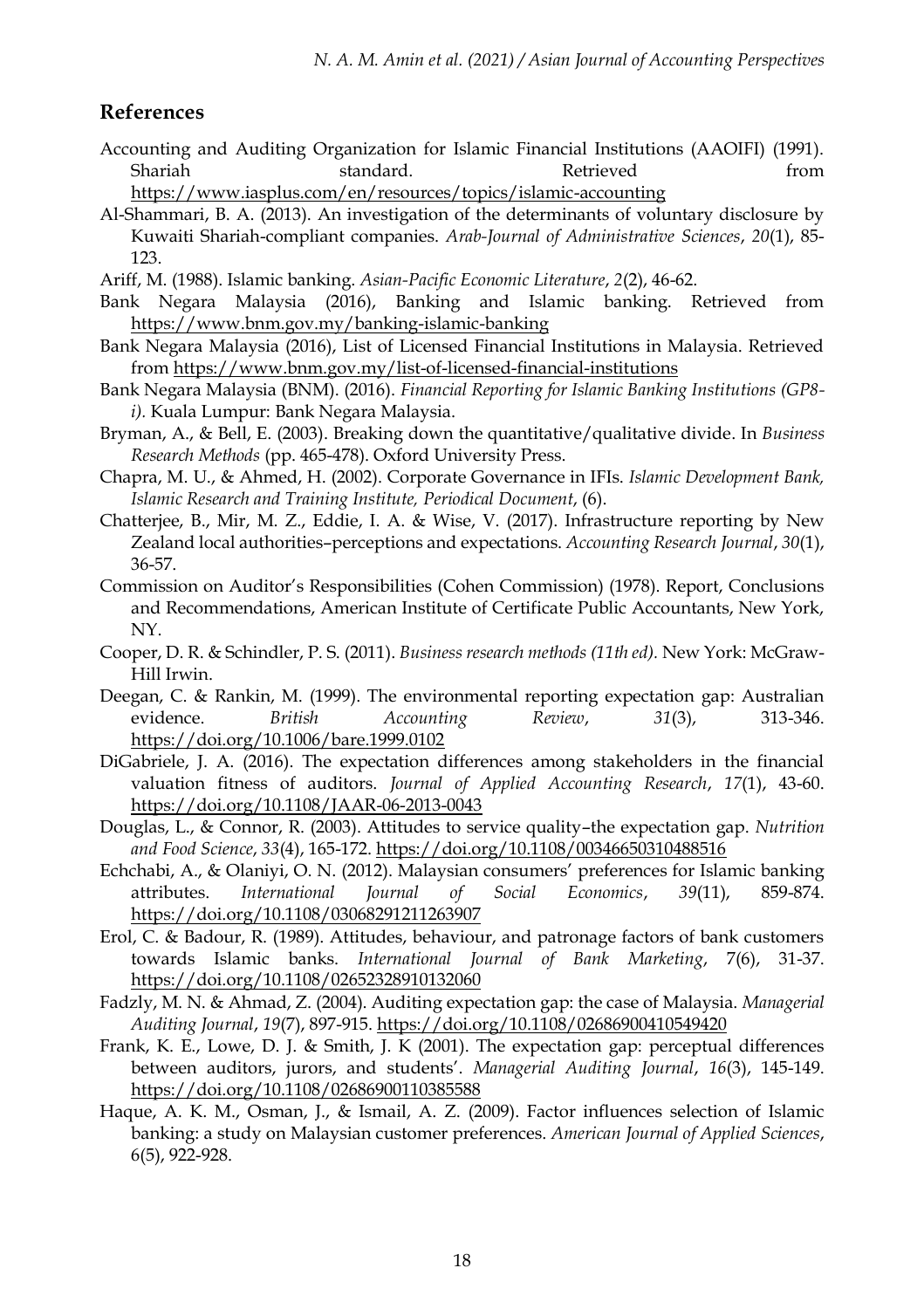- Haron, S., Ahmad, N. & Planisek, S.L. (1994). Bank Patronage Factors of Muslim and Non-Muslim Customers. *International Journal of Bank Marketing*, *12*(1), 32-40. <https://doi.org/10.1108/02652329410049599>
- Hooks, J., Coy, D., & Davey, H. (2002). The information gap in annual reports. *Accounting, Auditing and Accountability Journal*, 15(4), 501-522. <https://doi.org/10.1108/09513570210440577>
- *Islamic Financial Service Act 2013* (IFSA) (Malaysia).
- Koh, H. C. & Woo, E. S. (1998). The expectation gap in auditing. *Managerial Auditing Journal*, *13*(3), 147-154. <https://doi.org/10.1108/02686909810208038>
- Krambia-Kapardis, M., Clark, C., & Zopiatis, A. (2016). Satisfaction gap in public sector financial reporting. *Journal of Accounting in Emerging Economies*, *6*(3), 232-253. <https://doi.org/10.1108/JAEE-08-2013-0040>
- Krismiaji & Grediani, E. (2019), Effects of company size, company age, audit committee, and auditor quality on Sharia information disclosure compliance: an Indonesian Sharia financial industry evidence, *International Conference on Economics, Management and Accounting Volume 2019*.
- Liggio, C. D. (1974). The expectation gap: The accountant's legal Waterloo?. *The CPA (pre-1986)*, 45(7), 23.
- Malaysian Accounting Standard Board (2011). The Conceptual Framework for Financial Reporting. The results of the Retrieved from the set of the set of the set of the set of the set of the set of the set of the set of the set of the set of the set of the set of the set of the set of the set of the set of t [https://www.masb.org.my/pdf.php?pdf=conceptual%20framework%20042015t.pdf&fil](https://www.masb.org.my/pdf.php?pdf=conceptual%20framework%20042015t.pdf&file_path=pdf) [e\\_path=pdf](https://www.masb.org.my/pdf.php?pdf=conceptual%20framework%20042015t.pdf&file_path=pdf)
- Malaysia International Islamic Financial Centre (2014). Shariah Compliance in All Matters. The Priority of a Robust Islamic Finance Ecosystem. Retrieved from <http://www.mifc.com/index.php?ch=28&pg=72&ac=67&bb=uploadpdf>
- Mat Nor, N. & Md Sawari, M. F. (2020). The practice of reporting Shariah non-compliant income in the annual financial report of Islamic commercial banks in Malaysia. *Islamiyyat*, *42*(1), 93-102.
- Metawa, S. A. & Almossawi, M. (1998). Banking behavior of Islamic bank customers: perspectives and implications. *International Journal of Bank Marketing*, *16*(7), 299-313. <https://doi.org/10.1108/02652329810246028>
- Mitchell, C. G., & Quinn, N. W. (2005). Environmental reporting disclosure in South Africa: A comparative study of the expectations of selected groups of preparers and users. *Meditari Accountancy Research*, *13*(2), 17-33. <https://doi.org/10.1108/10222529200500010>
- Monroe, G. S., & Woodliff, D. R. (1993). The effect of education on the audit expectation gap. *Accounting and Finance*, *33*(1), 61-78. <https://doi.org/10.1111/j.1467-629X.1993.tb00195.x>
- Murphy, P. & Maynard, M. L. (1996). Using judgement profiles to compare advertising agencies and clients campaign values. *Journal of Advertising Research*, *36*(2), 19-27.
- Onumah, J. M., Simpson, S. N. Y. & Babonyire, A. (2009). The audit expectation gap concept: Examining views on auditors' reports from Ghana. In Tsamenyi, M., & Uddin, S. (Eds.) *Accounting in Emerging Economies* (Research in Accounting in Emerging Economies, Vol. 9) (pp. 321-343). Emerald Group Publishing Limited. [https://doi.org/10.1108/S1479-](https://doi.org/10.1108/S1479-3563(2009)0000009014) [3563\(2009\)0000009014](https://doi.org/10.1108/S1479-3563(2009)0000009014)
- Porter, B., & Gowthorpe, C. (2004). Audit expectation-performance gap in the United Kingdom in 1999 and comparison with the Gap in New Zealand in 1989 and in 1999. Edinburgh, Scotland: Institute of Chartered Accountants of Scotland.
- Pourheydari, O., & Abousaiedi, M. (2011). An empirical investigation of the audit expectations gap in Iran. *Journal of Islamic Accounting and Business Research*, 2(1), 63-76. <https://doi.org/10.1108/17590811111129517>
- *Quran 4:86*, Oxford Worlds Classic edition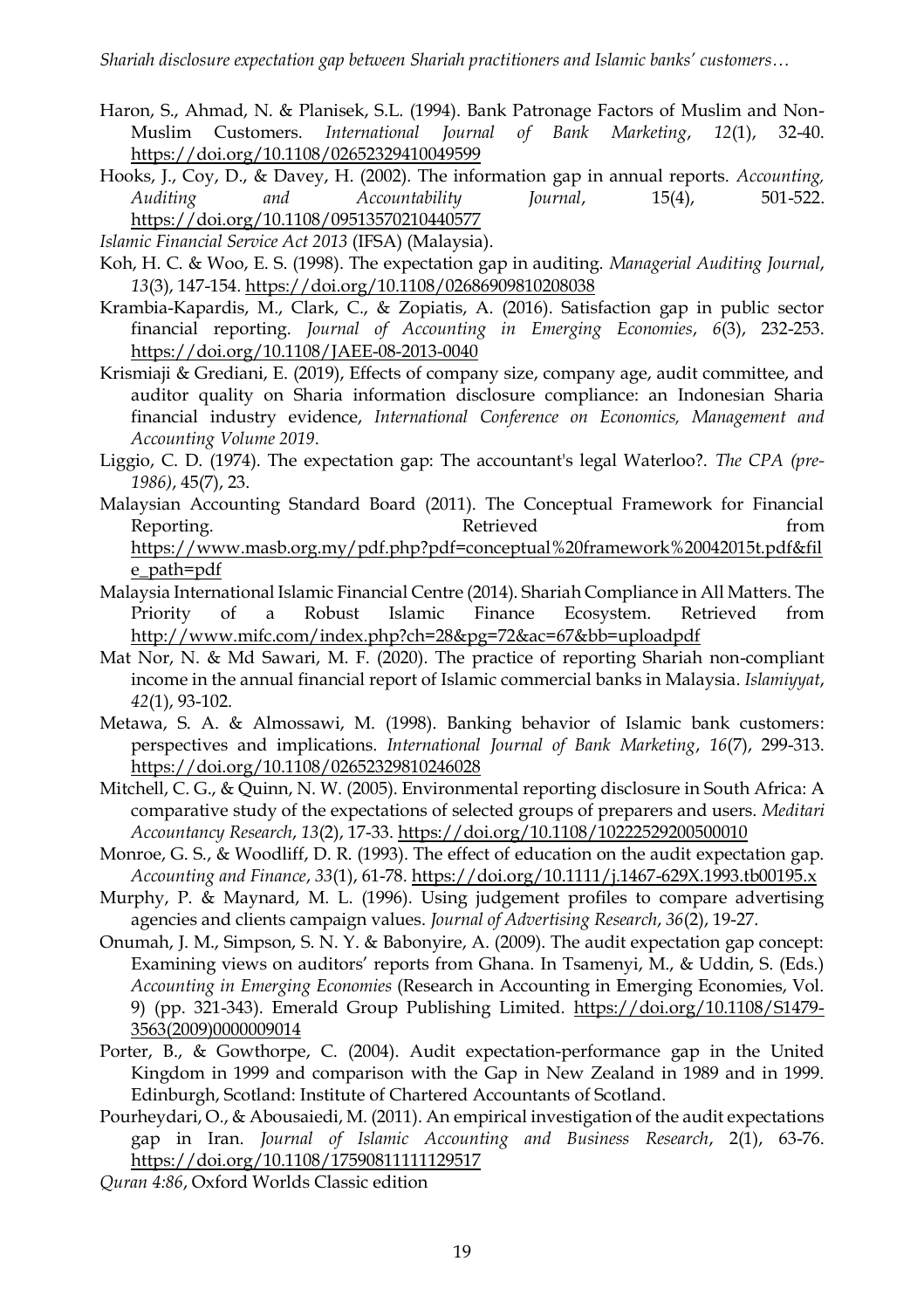- Saqib, L., Farooq, M. A. & Zafar, A. M. (2016). Customer perception regarding Sharī'ah compliance of Islamic banking sector of Pakistan. *Journal of Islamic Accounting and Business Research*, 7(4), 282-303 <https://doi.org/10.1108/JIABR-08-2013-0031>
- Saunders, M., Lewis, P. & Thornhill, A. (2009). *Research methods for business students (5th ed).* Prentice Hall.
- Sekaran, U. (2010) *Research Methods for Business: A Skill-Building Approach (5th ed).* John Wiley & Sons, New York.
- Shariah Governance Framework (SGF). (2011). Retrieved from [https://www.bnm.gov.my/guidelines/05\\_shariah/02\\_Shariah\\_Governance\\_Framewor](https://www.bnm.gov.my/guidelines/05_shariah/02_Shariah_Governance_Framework_20101026.pdf) [k\\_20101026.pdf](https://www.bnm.gov.my/guidelines/05_shariah/02_Shariah_Governance_Framework_20101026.pdf)
- Sidani, Y. M. (2007). The audit expectation gap: evidence from Lebanon. *Managerial Auditing Journal,* 22(3), 288-302. <https://doi.org/10.1108/02686900710733152>
- Souiden, N. & Rani, M. (2015). Consumer attitudes and purchase intentions toward Islamic banks: the influence of religiosity. *International Journal of Bank Marketing*, *33*(2), 143-161. <https://doi.org/10.1108/IJBM-10-2013-0115>
- Sulaiman, M. (2001). Testing a model of Islamic corporate financial reports: some experimental evidence. *International Journal of Economics, Management and Accounting*, *9*(2). 115-139.
- Trauth, E. M., Farwell, D.W. & Lee, D. (1993). The IS expectation gap: Industry expectations versus academic preparation. *MIS Quarterly*, *17*(3), 47-72. <https://doi.org/10.2307/249773>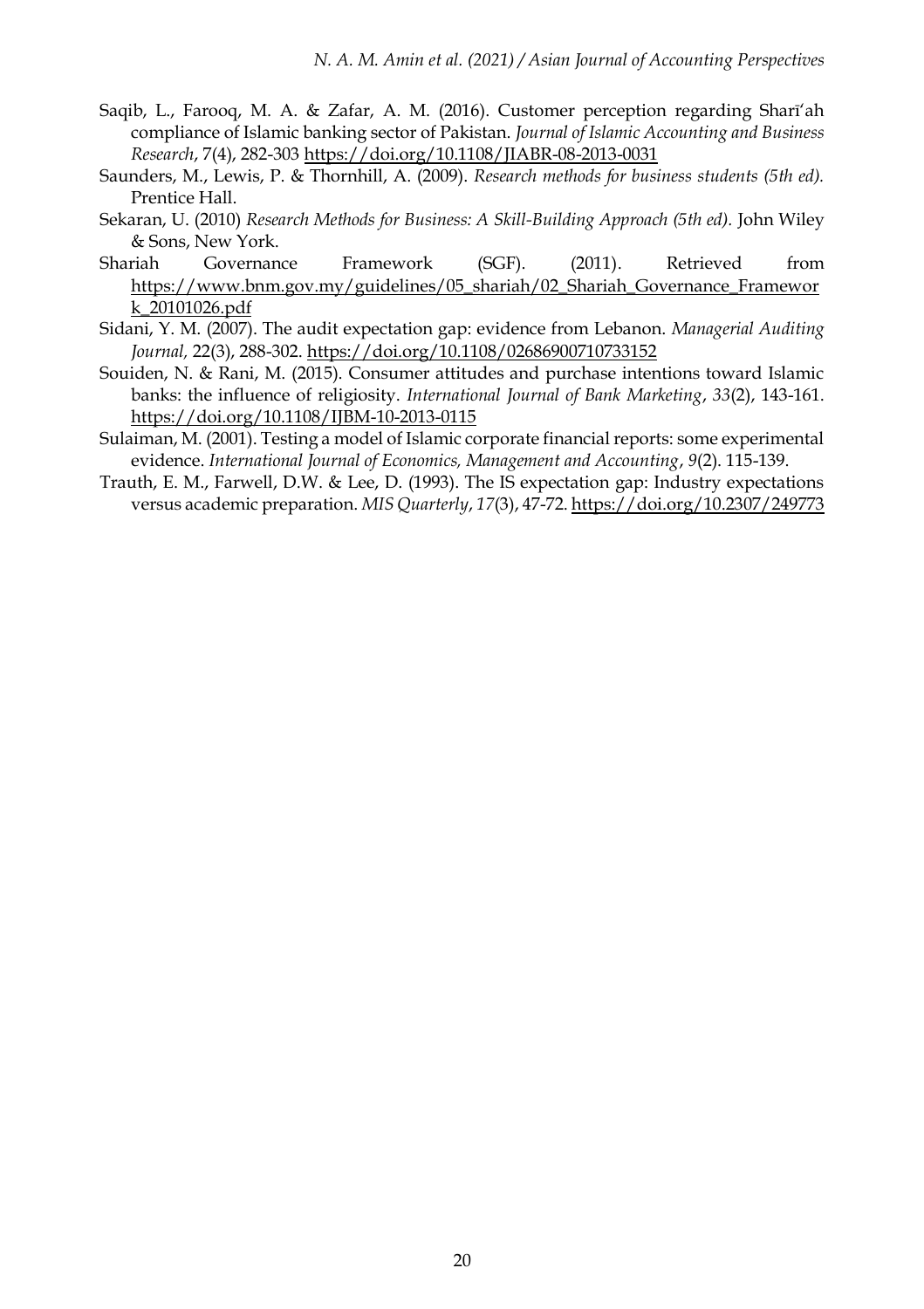*Shariah disclosure expectation gap between Shariah practitioners and Islamic banks' customers…*

# **Appendices**

Appendix 1: Questionnaire for Shariah Practitioners

### **SECTION A: SHARIAH INFORMATION**

The objective of financial reporting is to provide useful Shariah information for decision making. Based on your expertise, please provide your opinion to what extent the following information is important to be disclosed in Islamic Bank's annual report.

*Instruction:* Please indicate your level of agreement on the **importance of Shariah information** by circling the appropriate number on a 5-point Likert scale as below:

| Not important at<br>all | Very minimal<br>(immaterial or<br>negligible in<br>importance) | Somewhat<br>important | Important | Extremely<br>important |
|-------------------------|----------------------------------------------------------------|-----------------------|-----------|------------------------|

| Financing, Deposit and Investment                                                    |                | Not important           |   |                | Extremely              |  |
|--------------------------------------------------------------------------------------|----------------|-------------------------|---|----------------|------------------------|--|
|                                                                                      |                |                         |   |                | Important              |  |
| Types of financing (home, personal financing, etc) offered by the<br>bank            | 1              | $\overline{2}$          | 3 | 4              | 5                      |  |
| Classification of financing into main Shariah contracts (BBA,<br>murabahah, etc)     | 1              | $\overline{2}$          | 3 | 4              | 5                      |  |
| Ta'widh (compensation) charges for late payment financing                            | 1              | $\overline{2}$          | 3 | 4              | 5                      |  |
| Gharamah (penalty) charges for late payment financing                                | 1              | $\overline{2}$          | 3 | $\overline{4}$ | 5                      |  |
| Type of Islamic deposit (saving, demand, etc)                                        | 1              | $\overline{2}$          | 3 | $\overline{4}$ | 5                      |  |
| Classification of Islamic deposits into main Shariah contract<br>(wadi'ah, tawarruq) | 1              | $\overline{2}$          | 3 | $\overline{4}$ | 5                      |  |
| Opening and closing balance of restricted investment                                 | 1              | 2                       | 3 | 4              | 5                      |  |
| Sources of unrestricted investment account                                           | 1              | $\overline{2}$          | 3 | $\overline{4}$ | 5                      |  |
| Classification of unrestricted investment account into main Shariah<br>contract      | 1              | $\mathcal{P}$           | 3 | $\overline{4}$ | 5                      |  |
| Profit sharing ratio of unrestricted investment account                              | 1              | 2                       | 3 | $\overline{4}$ | 5                      |  |
| Method used to allocate investment profit (separate vs pooling)                      | $\overline{1}$ | $\overline{2}$          | 3 | $\overline{4}$ | 5                      |  |
| Zakat and Charity Fund                                                               |                | Not important<br>at all |   |                | Extremely<br>Important |  |
| Opening and closing balance of zakat fund                                            | 1              | $\overline{2}$          | 3 | 4              | 5                      |  |
| Amount of zakat payable                                                              | 1              | $\overline{2}$          | 3 | 4              | 5                      |  |
| Amount of zakat distributed                                                          | $\mathbf{1}$   | $\overline{2}$          | 3 | $\overline{4}$ | 5                      |  |
| Bank's responsibility to pay zakat                                                   | $\mathbf{1}$   | $\overline{2}$          | 3 | $\overline{4}$ | 5                      |  |
| Method applied in determining zakat base                                             | $\mathbf{1}$   | $\overline{2}$          | 3 | $\overline{4}$ | 5                      |  |
| Beneficiaries of zakat fund                                                          | $\mathbf{1}$   | $\overline{2}$          | 3 | $\overline{4}$ | 5                      |  |
| Reason for Islamic bank not paying zakat                                             | $\mathbf{1}$   | $\overline{2}$          | 3 | $\overline{4}$ | 5                      |  |
| Sources of donations / charities fund                                                | 1              | $\overline{2}$          | 3 | $\overline{4}$ | 5                      |  |
| Usage of donations / charities fund                                                  | $\mathbf{1}$   | $\mathcal{P}$           | 3 | $\overline{4}$ | 5                      |  |
|                                                                                      | Not important  |                         |   | Extremely      |                        |  |
| Non-Shariah Compliance Activity                                                      | at all         |                         |   | Important      |                        |  |
| Nature of non-Shariah compliance activity                                            | $\mathbf{1}$   | $\overline{2}$          | 3 | 4              | 5                      |  |
| Amount of non-Shariah compliance income                                              | 1              | $\overline{2}$          | 3 | $\overline{4}$ | 5                      |  |
| Number of non-Shariah compliance activities which occurred                           | 1              | $\overline{2}$          | 3 | $\overline{4}$ | 5                      |  |
| during the year                                                                      |                |                         |   |                |                        |  |
| Rectification process to avoid recurrence                                            | 1              | 2                       | 3 | 4              | 5                      |  |
| Control measure to avoid recurrence                                                  | 1              | $\overline{2}$          | 3 | $\overline{4}$ | 5                      |  |
| Disposal of prohibited earnings to charitable causes                                 | 1              | $\overline{2}$          | 3 | $\overline{4}$ | 5                      |  |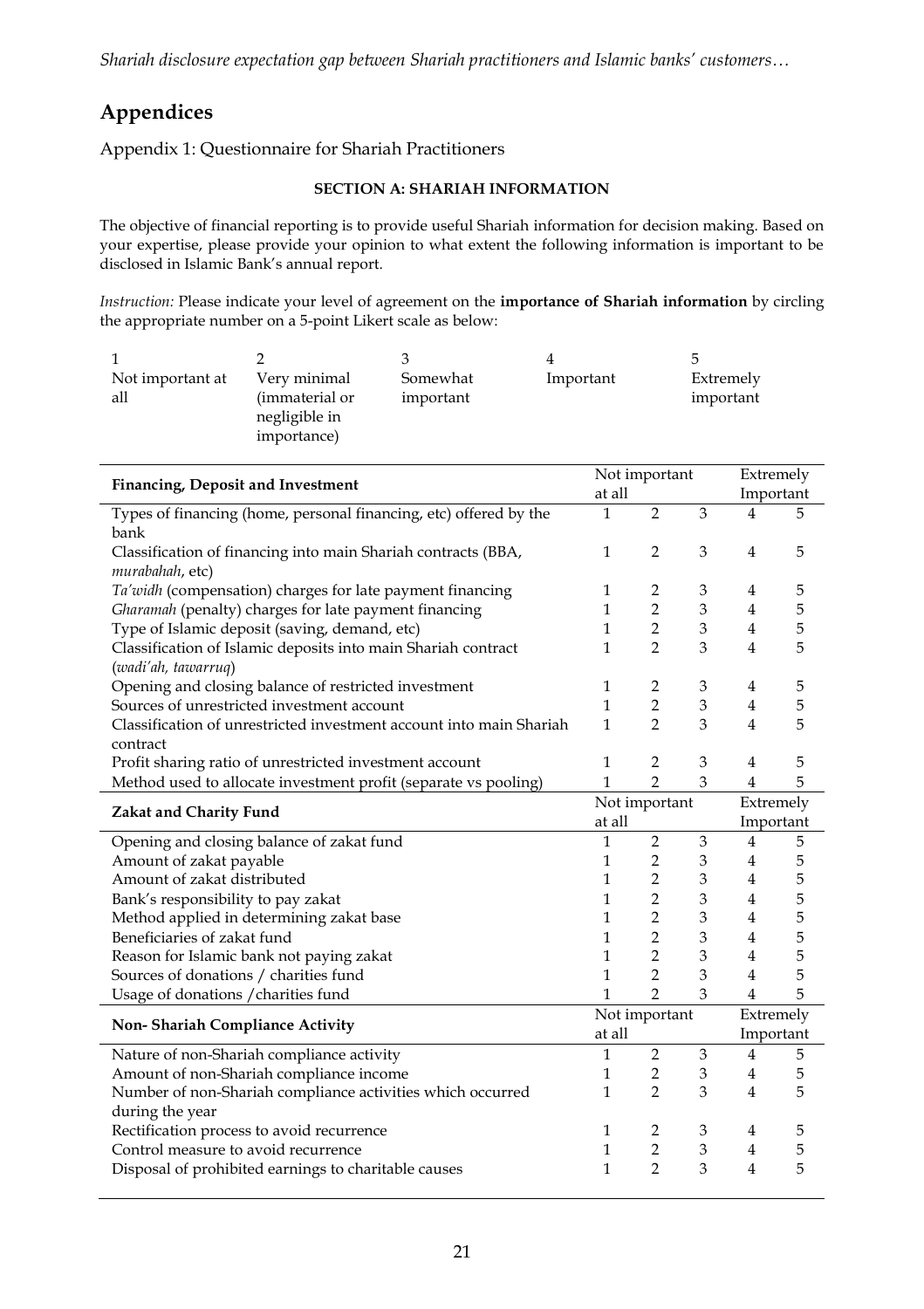| <b>Shariah Committee</b>                                  |               | Not important  |   |           | Extremely |  |
|-----------------------------------------------------------|---------------|----------------|---|-----------|-----------|--|
|                                                           |               |                |   | Important |           |  |
| Shariah committee member's signature on Shariah Committee |               |                | 3 |           | 5         |  |
| report                                                    |               |                |   |           |           |  |
| Purpose of Shariah committee engagement                   |               | 2              | 3 | 4         | 5         |  |
| Nature of work performed by Shariah committee             |               | $\overline{2}$ | 3 | 4         | 5         |  |
| Management responsibility on ensuring Shariah compliance  |               | 2              | 3 | 4         | 5         |  |
| Shariah committee's endorsement on Shariah compliance in  |               | $\overline{2}$ | 3 | 4         | 5         |  |
| contract and document                                     |               |                |   |           |           |  |
| Shariah committee member's remuneration                   |               |                | 3 |           | 5         |  |
| Shariah committee member's qualification                  |               | 2              | 3 |           | 5         |  |
| Qard                                                      | Not important |                |   | Extremely |           |  |
|                                                           | at all        |                |   | Important |           |  |
| Opening and closing balance of gard                       |               | っ              | 3 |           | 5         |  |
| Sources of <i>gard</i> fund                               |               | 2              | 3 | 4         | 5         |  |
| Usage of gard fund                                        |               |                | 3 |           | 5         |  |

#### **Please provide your opinion in the allocated space:**

What other Shariah disclosure items do you think is important? Kindly list it out below: \_\_\_\_\_\_\_\_\_\_\_\_\_\_\_\_\_\_\_\_\_\_\_\_\_\_\_\_\_\_\_\_\_\_\_\_\_\_\_\_\_\_\_\_\_\_\_\_\_\_\_\_\_\_\_\_\_\_\_\_\_\_\_\_\_\_\_\_\_\_\_\_\_\_\_\_\_\_\_\_\_\_

\_\_\_\_\_\_\_\_\_\_\_\_\_\_\_\_\_\_\_\_\_\_\_\_\_\_\_\_\_\_\_\_\_\_\_\_\_\_\_\_\_\_\_\_\_\_\_\_\_\_\_\_\_\_\_\_\_\_\_\_\_\_\_\_\_\_\_\_\_\_\_\_\_\_\_\_\_\_\_\_\_\_ \_\_\_\_\_\_\_\_\_\_\_\_\_\_\_\_\_\_\_\_\_\_\_\_\_\_\_\_\_\_\_\_\_\_\_\_\_\_\_\_\_\_\_\_\_\_\_\_\_\_\_\_\_\_\_\_\_\_\_\_\_\_\_\_\_\_\_\_\_\_\_\_\_\_\_\_\_\_\_\_\_\_

#### **SECTION B: DEMOGRAPHIC PROFILE**

Please tick  $(\sqrt{})$  or answer correspondingly on the items provided below.

\_\_\_\_\_\_\_\_\_\_\_\_\_\_\_\_\_\_\_\_\_\_\_\_\_\_\_\_\_\_\_\_\_\_\_\_\_\_\_\_\_\_\_\_\_\_\_\_\_\_\_\_\_\_\_\_\_\_\_\_

|  | Age (years) |  |
|--|-------------|--|
|--|-------------|--|

|                                                                                                       | 30-35                                                                 | 36-45            | 46-55                           | Above 55          |  |  |  |
|-------------------------------------------------------------------------------------------------------|-----------------------------------------------------------------------|------------------|---------------------------------|-------------------|--|--|--|
| 2.                                                                                                    | <b>Highest Education Level</b>                                        |                  |                                 |                   |  |  |  |
|                                                                                                       | Diploma/Matriculation/A-Level<br>Bachelor's Degree<br>Master's Degree |                  | PhD<br>Others (please specify): |                   |  |  |  |
| 3.                                                                                                    | Working Experience in Islamic banking (in years)                      |                  |                                 |                   |  |  |  |
|                                                                                                       | $0 - 5$                                                               | $6 - 10$         | $11 - 15$                       | More than 15      |  |  |  |
| 4.                                                                                                    | Job position in the bank                                              |                  |                                 |                   |  |  |  |
|                                                                                                       | <b>Finance Officers</b>                                               | Shariah Officers |                                 | Shariah Committee |  |  |  |
| Please leave your contact number or email if you wish to participate further in an interview session: |                                                                       |                  |                                 |                   |  |  |  |

### **END OF QUESTIONNAIRE**

Please ensure that you have completed all the questions in this questionnaire. Thank you for your time and cooperation.